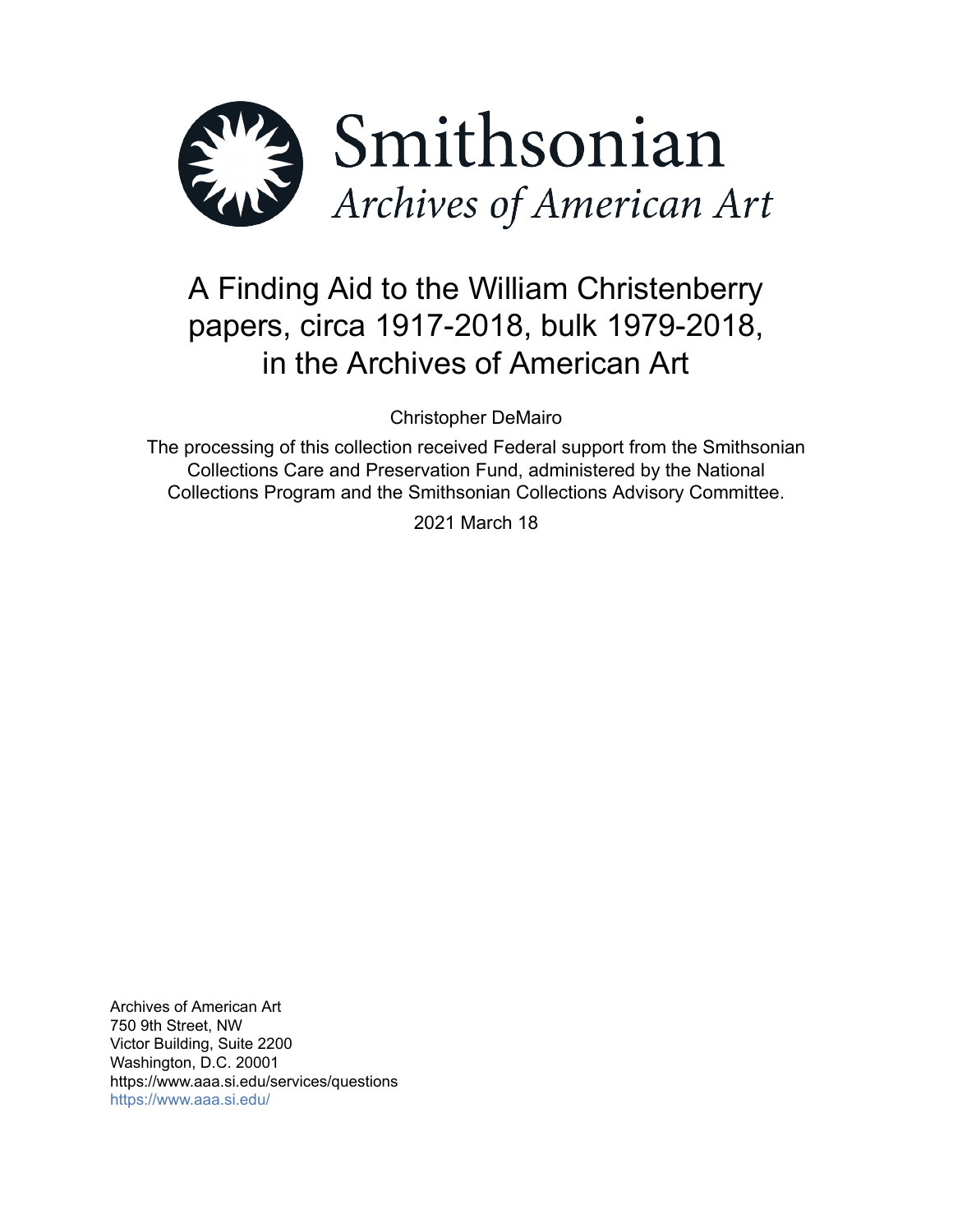## **Table of Contents**

<span id="page-1-0"></span>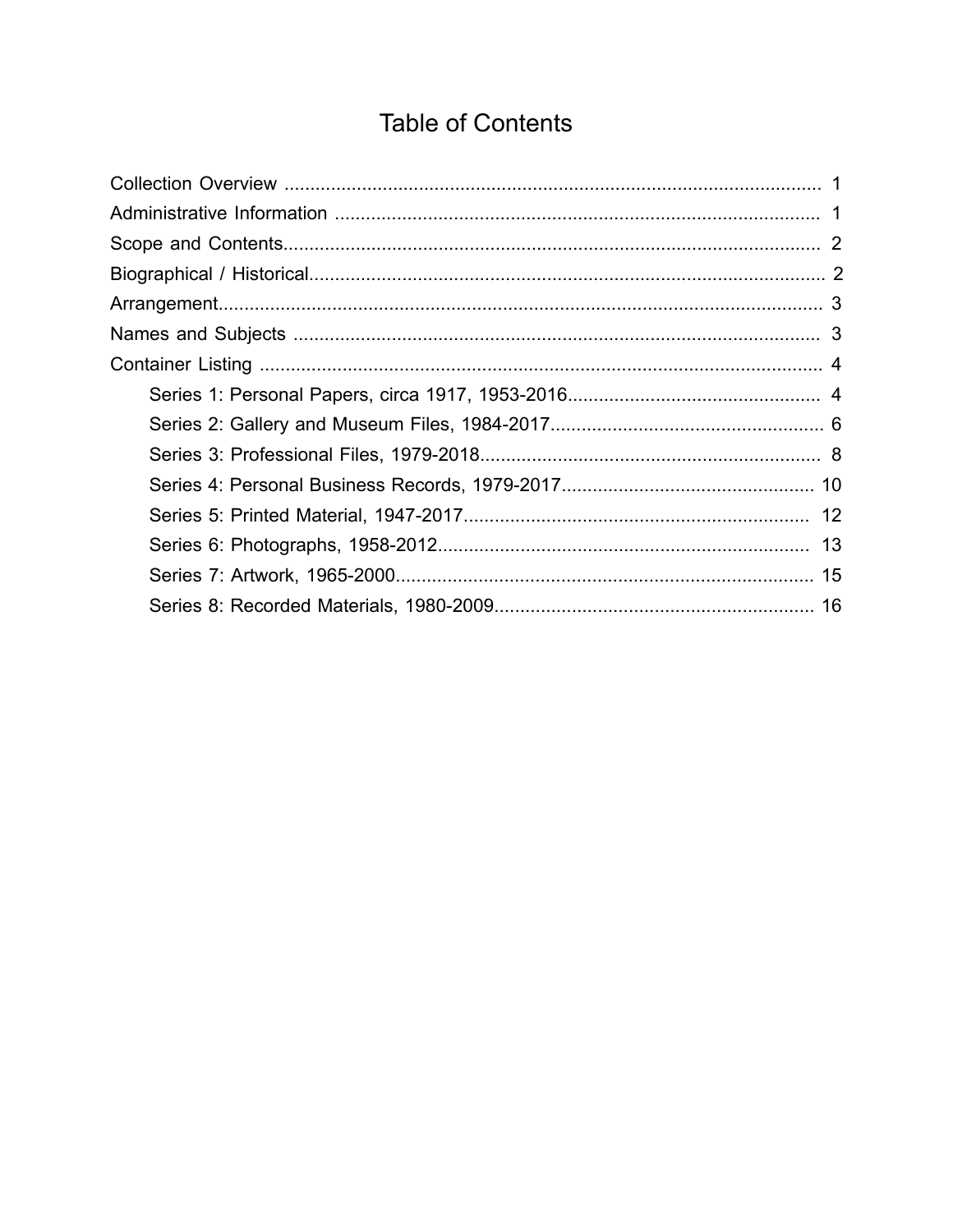## <span id="page-2-0"></span>**Collection Overview**

| <b>Repository:</b> | Archives of American Art                                                                                                                                                                                                                                                                                                                                                                                                                                                                          |
|--------------------|---------------------------------------------------------------------------------------------------------------------------------------------------------------------------------------------------------------------------------------------------------------------------------------------------------------------------------------------------------------------------------------------------------------------------------------------------------------------------------------------------|
| Title:             | William Christenberry papers                                                                                                                                                                                                                                                                                                                                                                                                                                                                      |
| Date:              | circa 1917-2018                                                                                                                                                                                                                                                                                                                                                                                                                                                                                   |
| Identifier:        | AAA chriswill                                                                                                                                                                                                                                                                                                                                                                                                                                                                                     |
| Creator:           | Christenberry, William, 1936-2016                                                                                                                                                                                                                                                                                                                                                                                                                                                                 |
| Extent:            | 7.3 Linear feet<br>14.76 Gigabytes                                                                                                                                                                                                                                                                                                                                                                                                                                                                |
| Language:          | English.                                                                                                                                                                                                                                                                                                                                                                                                                                                                                          |
| Summary:           | The papers of photographer, painter, sculptor, and educator William<br>Christenberry (1936-2016) measure 7.3 linear feet and 14.76 GB<br>and date from circa 1917-2018, with the bulk of the records dating<br>from 1960-2018. The collection sheds light on Christenberry's career<br>through personal papers, gallery and museum files, professional files,<br>personal business records, printed and digital material, photographs,<br>artwork, and sound and video recordings about his work. |

## <span id="page-2-1"></span>**Administrative Information**

#### Acquisition Information

The collection was donated in 2019 by Sandra Christenberry, William Christenberry's widow.

#### Related Materials

Also found in the Archives of American Art are an oral history interview with William Christenberry conducted by Merry Foresta, March 3 and 31, 2010, and an oral history interview of William Christenberry conducted by Buck Pennington, January 17, 1983.

#### Processing Information

The collection was processed and a finding aid prepared by Christopher DeMairo in 2021. Borndigital materials were processed by Kirsi Ritosalmi-Kisner in 2021 with funding provided by Smithsonian Collection Care and Preservation Fund.

#### Preferred Citation

William Christenberry Papers, circa 1917-2018. Archives of American Art, Smithsonian Institution.

#### **Restrictions**

This collection is open for research. Access to original papers requires an appointment and is limited to the Archives' Washington, D.C. Research Center. Researchers interested in accessing born-digital records or audiovisual recordings in this collection must use access copies. Contact References Services for more information.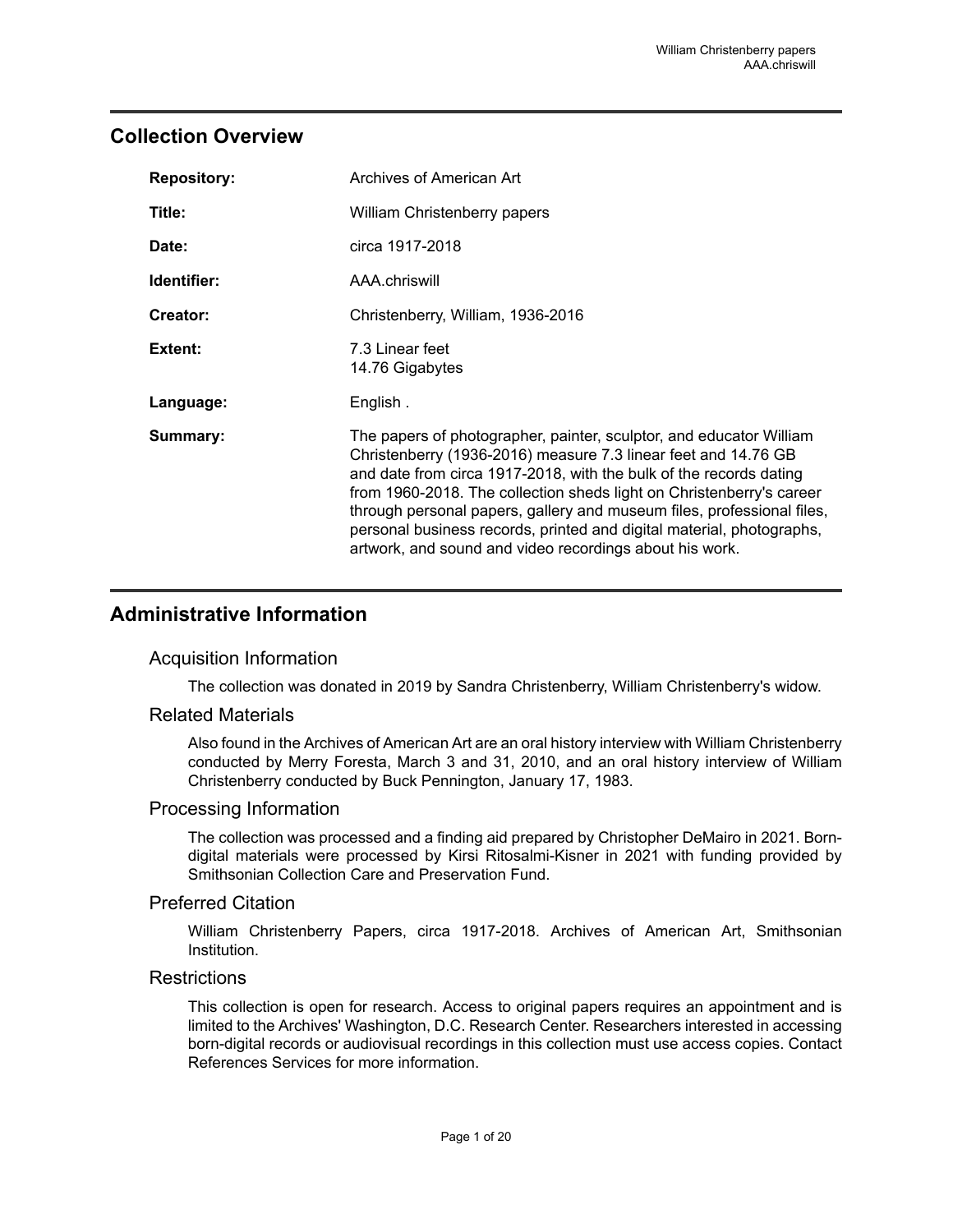### Conditions Governing Use

The Archives of American Art makes its archival collections available for non-commercial, educational and personal use unless restricted by copyright and/or donor restrictions, including but not limited to access and publication restrictions. AAA makes no representations concerning such rights and restrictions and it is the user's responsibility to determine whether rights or restrictions exist and to obtain any necessary permission to access, use, reproduce and publish the collections. Please refer to the [Smithsonian's](https://www.si.edu/termsofuse) Terms of Use for additional information.

## <span id="page-3-1"></span>**Biographical / Historical**

Washington, D.C. photographer, painter, sculptor, and educator William Christenberry (1936-2016) was a pioneer in the use of color photography and is known for his images of west-central Alabama and his explorations of the psychology of place.

Originally from Hale County, Alabama, Christenberry had an interest in art and photography from an early age. He earned his B.F.A. and M.F.A. from the University of Alabama and, after graduating in 1959, joined the faculty at his alma mater. After a brief stint in New York where he met Walker Evans, Christenberry took a position as assistant professor of art at Memphis State University in 1962. While in Memphis, Christenberry began exploring color photography more thoroughly while also crafting his own unique style; he also organized a small happening in Memphis in 1965.

Christenberry and his wife moved to Washington D.C. in 1968 where he took a position at the Corcoran College of Art and Design. While living in D.C., Christenberry began photographiing buildings and handlettered signs, and photographed other structures and scenes during trips back to Hale County.

Christenberry held solo exhibitions of his work at The Corcoran Gallery of Art, Montgomery Museum of Fine Arts, Philadelphia Museum of Art, The Philips Collection, Palais des Beaux-Arts in Brussels, Belgium, and many more; and participated in group exhibitions such as *Visualizing the Blues: Images of the American South, 1962-2000* (2000) at the Ogden Museum of Southern Art, New Orleans, *Picturing Modernity* (2010) at the San Francisco Museum of Art, and *Seeing Now: Photography Since 1960* (2011) at the Baltimore Museum of Art. He received a Guggenheim Fellowship in 1984, an honorary doctoral degree from the University of Alabama in 1998, and several other notable awards for artistic merit. His work may be found in the collections of the J. Paul Getty Museum, Hirshhorn Museum and Sculpture Garden, Center for Creative Photography, Birmingham Museum of Art, and many others.

## <span id="page-3-0"></span>**Scope and Contents**

The papers of photographer, painter, sculptor, and educator William Christenberry (1936-2016) measure 7.3 linear feet and 14.76 GB and date from circa 1917-2018, with the bulk of the records dating from 1960-2018. The collection sheds light on Christenberry's career through personal papers, gallery and museum files, professional files, personal business records, printed and digital material, photographs, artwork, and sound and video recordings about his work.

Personal papers include personal correspondence with friends and family and transcripts of interviews with Christenberry. Gallery and museum files mostly consist of correspondence, price lists, and records of exhibitions. Professional files shed light on Christenbery's relationship with various foundations, colleges and universities, his involvement in the renovation of the John A. Wilson Building in Washington, D.C., and his teaching tenure at the Corcoran College of Art and Design.

Personal business records document purchase of art supplies, and also include correspondence with collectors, sales records, permission forms, and papers concerning fellowships that Christenberry received. Printed materials include newspaper clippings and articles, solo and group exhibition material, and reproductions of Christenberry's work.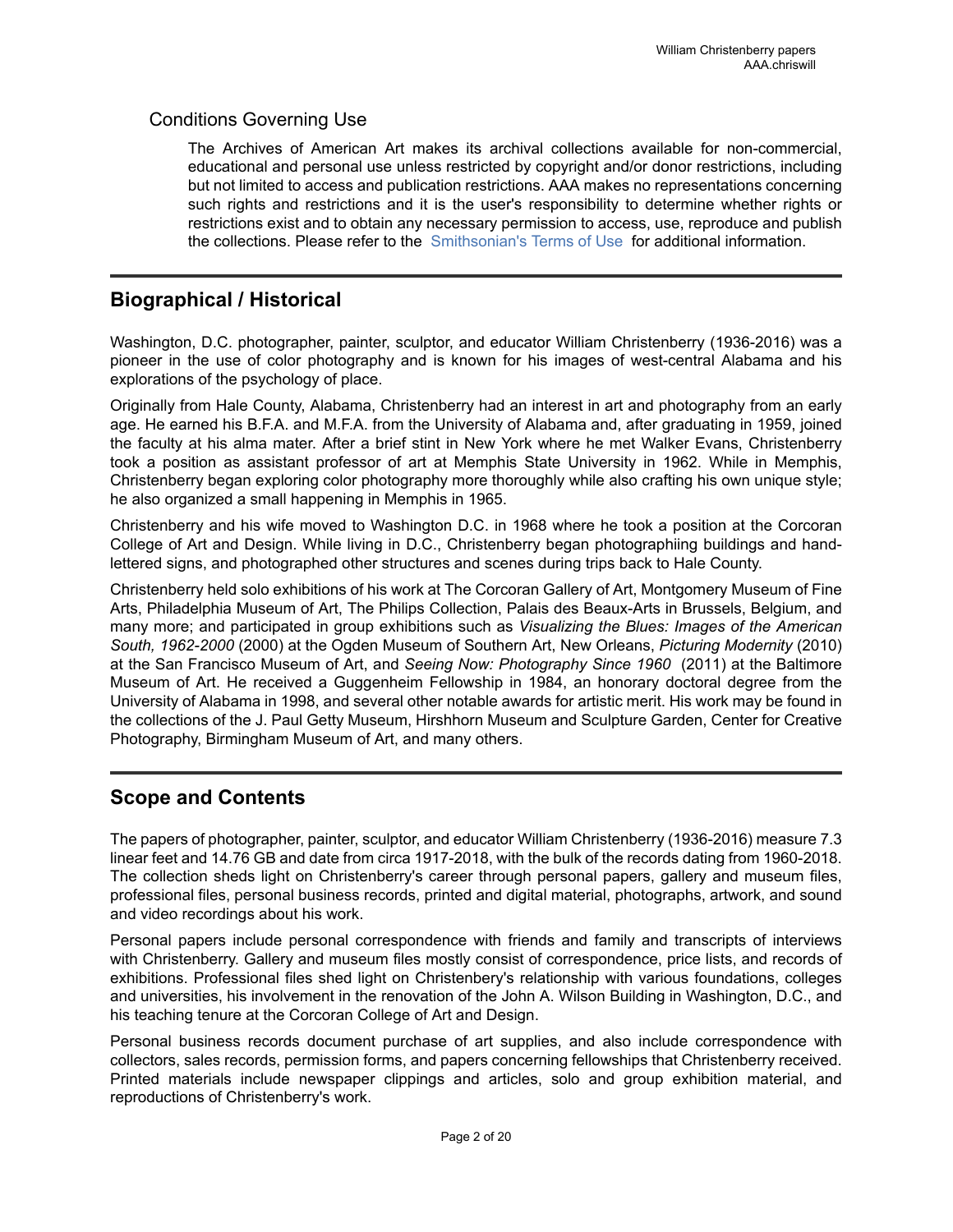Photographs include several series of Christenberry's work and publicity photos of Christenberry. Artwork includes one sketchbook, and project sketches.

Recorded materials consist of sound, video, and digital recordings primarily of footage compiled during the creation of *William A. Christenberry, Jr.: A Portrait* (1997), produced by Stanley J. Staniski, and the making of *The Place I know, Visions of the South* (2003).

## <span id="page-4-0"></span>**Arrangement**

This collection is arranged as 8 series.

- Series 1: Personal Papers, circa 1917, 1953-2016 (Box 1; .3 linear feet)
- Series 2: Gallery and Museum Files, 1984-2017 (Box 1; .7 linear feet)
- Series 3: Professional Files, 1979-2018 (Box 2; .5 linear feet, ER01; 0.263 GB)
- Series 4: Personal Business Records, 1979-2017 (Box 2; .3 linear feet)
- Series 5: Printed Material, 1947-2017 (Box 2-3, 8; 1.1 linear feet)
- Series 6: Photographs, 1958-2012 (Box 3, 8; .4 linear feet, ER02-ER03; 0.275 GB)
- Series 7: Artwork, 1965-2000 (Box 3, 8; 4 folders)
- Series 8: Recorded Materials, 1980-2009 (Box 4-7; 4 linear feet, ER04-ER12; 14.23 GB)

## <span id="page-4-1"></span>Names and Subject Terms

This collection is indexed in the online catalog of the Smithsonian Institution under the following terms:

Types of Materials:

Interviews **Sketchbooks** Sound recordings Video recordings

Occupations:

Educators -- Washington (D.C.) Painters -- Washington (D.C.) Photographers -- Washington (D.C.) Sculptors -- Washington (D.C.)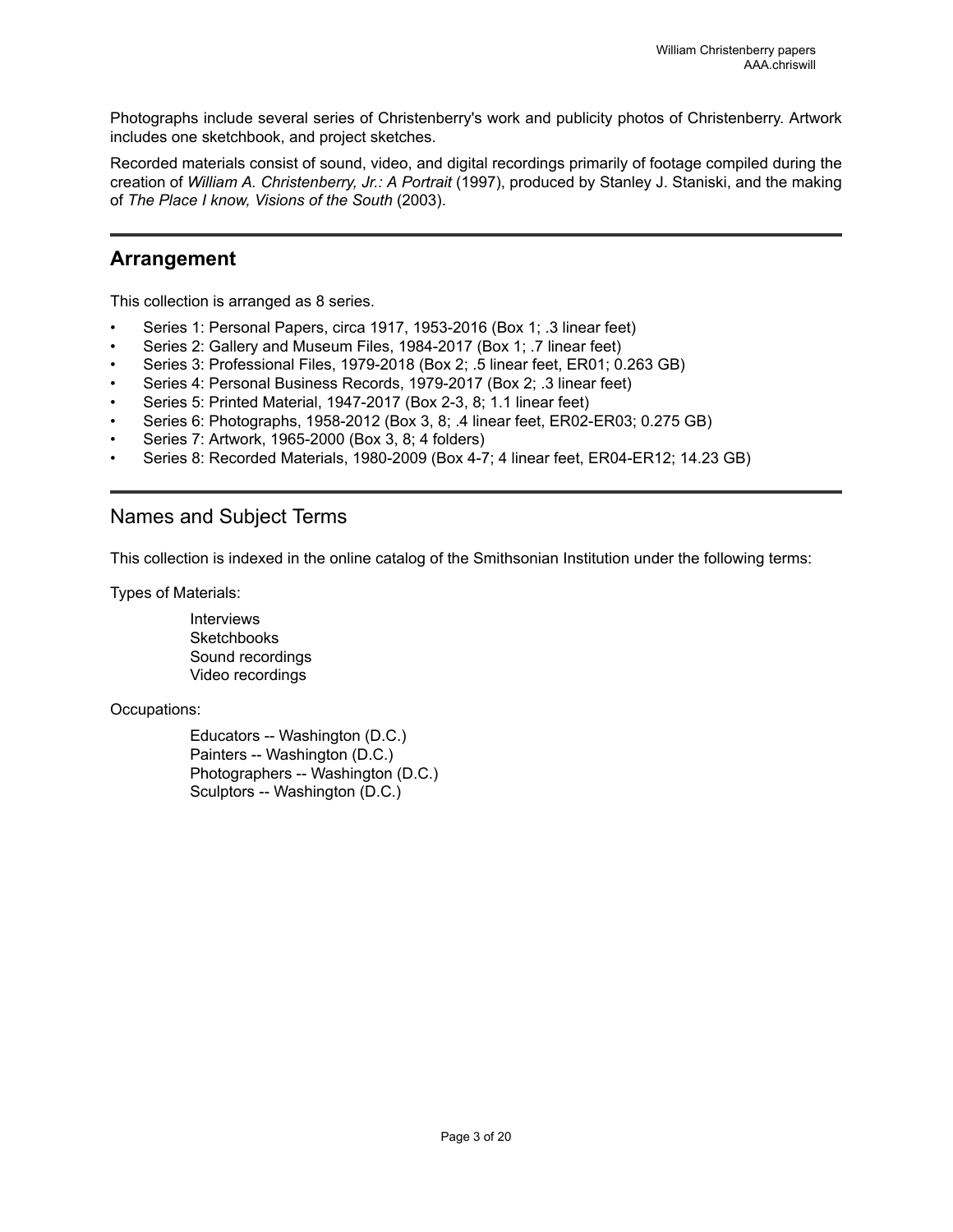## <span id="page-5-0"></span>**Container Listing**

## <span id="page-5-1"></span>Series 1: Personal Papers, circa 1917, 1953-2016

#### *0.3 Linear feet (Box 1)*

Scope and Contents: Found here are addresses, museum membership cards, an award and certificate, personal correspondence with friends and family, interview transcripts, a notebook of quotations on art and life, and writings about the artist. Also found in this series are papers concerning an accident Christenberry had as a youth, resulting in a significant loss of vision in one eye. The papers include correspondence, legal documents, and medical records.

| Box 1, Folder 1  | Addresses, undated                                                                                                      |
|------------------|-------------------------------------------------------------------------------------------------------------------------|
| Box 1, Folder 2  | Award, The Alabama Prize, 1989                                                                                          |
| Box 1, Folder 3  | Certificate, 2003                                                                                                       |
| Box 1, Folder 4  | Correspondence, 1989-2016                                                                                               |
| Box 1, Folder 5  | Correspondence, Family, undated                                                                                         |
| Box 1, Folder 6  | Interview with Caldecot Chubb, Transcript, 1978 August 7                                                                |
| Box 1, Folder 7  | Interview with David Levinthal moderated by Merry Foresta, Transcript, 1995                                             |
| Box 1, Folder 8  | Interview with Ben R. Sloat, Transcript, 2008                                                                           |
| Box 1, Folder 9  | Membership Cards, 1990s-2000s                                                                                           |
| Box 1, Folder 10 | Notebook, Quotes on Memory, Art, Etc., 1990s-2000s                                                                      |
| Box 1, Folder 11 | Papers Concerning Christenberry's Eye Injury, 1953-1954                                                                 |
| Box 1, Folder 12 | Papers Concerning "Let Us Now Praise Famous Men", 1971-2005                                                             |
| Box 1, Folder 13 | Remodeling of Christenberry Residence, 1984                                                                             |
| Box 1, Folder 14 | War Savings Stamps, circa 1917                                                                                          |
| Box 1, Folder 15 | Writings, "Sign, Structure, and Cultural Critique: William Christenberry and the<br>South," by M.K. Johnson, 1991       |
| Box 1, Folder 16 | Writings, "The Place of William Christenberry's Early Photographic Work in<br>Contemporary Art," by Alice Brooker, 1992 |
| Box 1, Folder 17 | Writings, "A Homespun American Proust," by Douglas Messerli, 2006                                                       |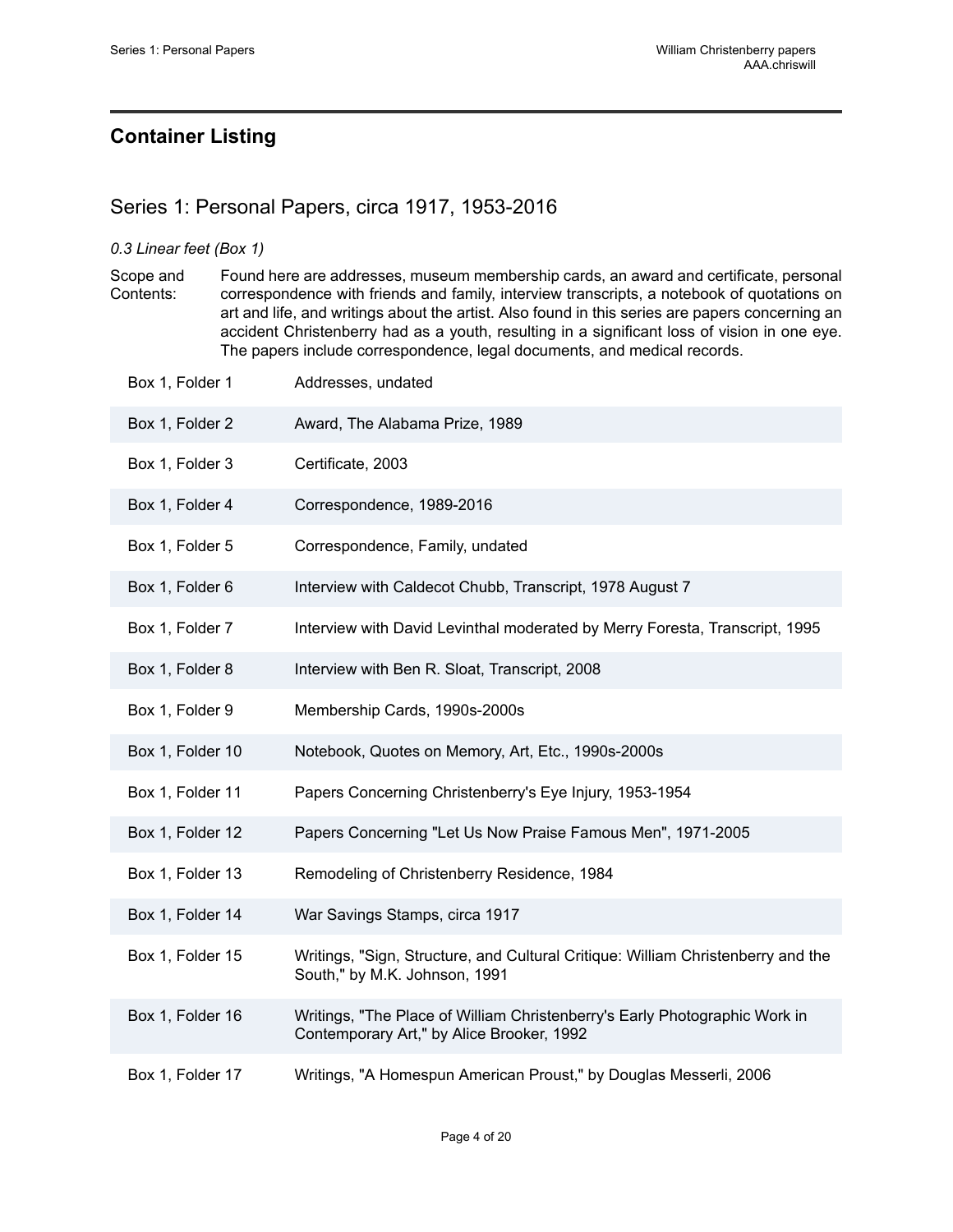Box 1, Folder 18 Writings, "Journey to Alabama with Lee Friedlander," Draft, circa 2008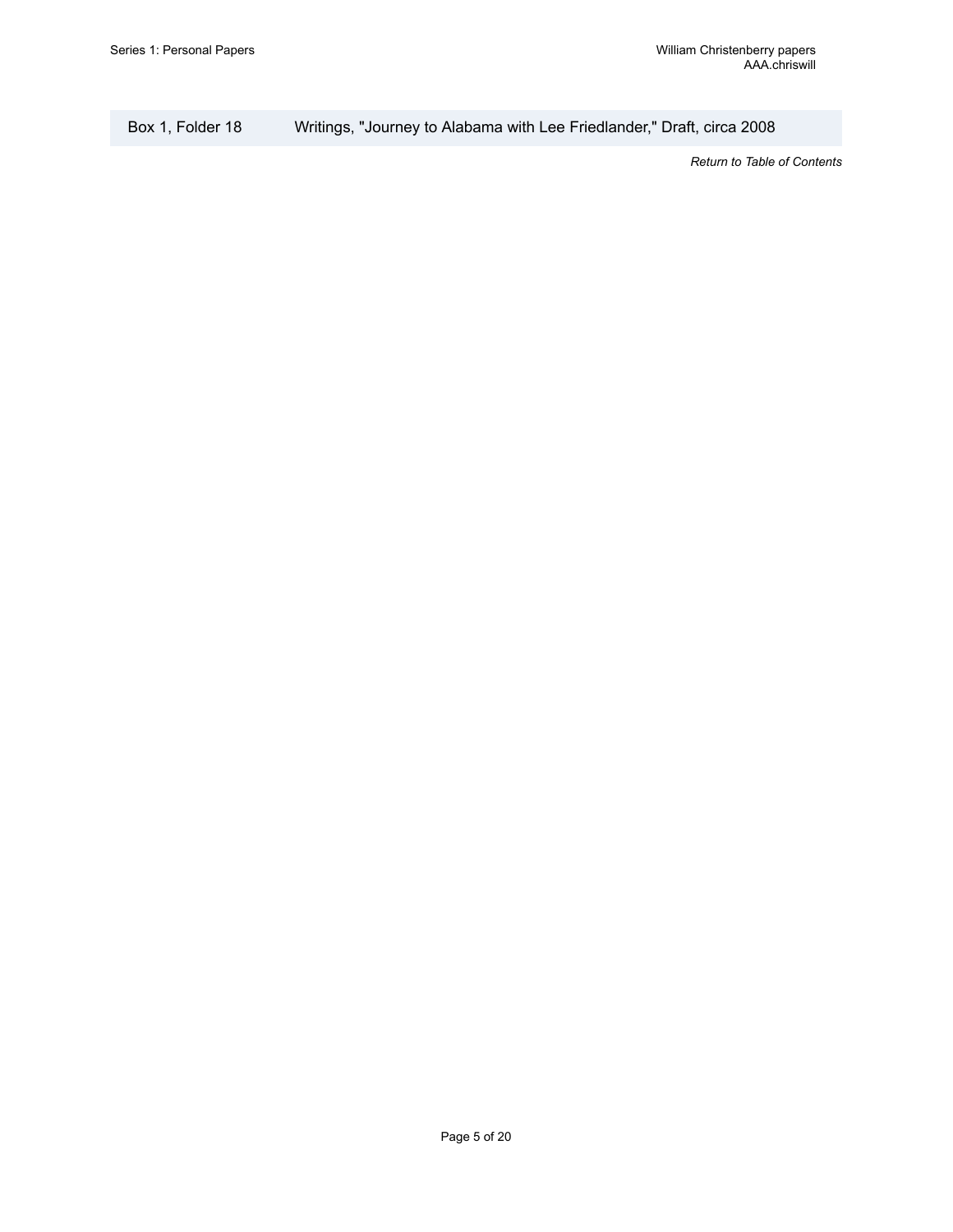## <span id="page-7-0"></span>Series 2: Gallery and Museum Files, 1984-2017

#### *0.7 Linear feet (Box 1)*

Scope and Contents: Files consist primarily of correspondence, price lists, and exhibition material such as checklists, loan forms, clippings, and promotional material. Also found in this series are some inventories and information pertaining to the acquisition of Christenberry's artwork.

| Box 1, Folder 19 | Adamson Gallery, 1998-2006                          |
|------------------|-----------------------------------------------------|
| Box 1, Folder 20 | Addison Gallery of American Art, 1991               |
| Box 1, Folder 21 | Anderson Ranch Arts Center, 1997-2003               |
| Box 1, Folder 22 | Archives of American Art, 1991-2009                 |
| Box 1, Folder 23 | August Sander Archive, Germany, 1996-2001           |
| Box 1, Folder 24 | Bentley Gallery, 1996                               |
| Box 1, Folder 25 | Betty Moody Gallery, 1991-2002                      |
| Box 1, Folder 26 | Birmingham Museum of Art, 1998-2004                 |
| Box 1, Folder 27 | Brooks Museum, 2003-2011                            |
| Box 1, Folder 28 | Carole Thompson Fine Art and Photographs, 1992-2004 |
| Box 1, Folder 29 | Center for Creative Photography, 1996-2000          |
| Box 1, Folder 30 | Contemporary Art Center, New Orleans, 1996-2001     |
| Box 1, Folder 31 | Contemporary Art Center, Virginia, 1999-2001        |
| Box 1, Folder 32 | Contemporary Art of Georgia, Museum of, 1998-2000   |
| Box 1, Folder 33 | Contemporary Photography, Museum of, 1998-2000      |
| Box 1, Folder 34 | Corkin Shopland Gallery, 2006                       |
| Box 1, Folder 35 | Ehlers Caudill Gallery LTD, 1992-2001               |
| Box 1, Folder 36 | Genova Palazzo Ducale, 2004                         |
| Box 1, Folder 37 | High Museum of Art, 2002-2013                       |
| Box 1, Folder 38 | Hood Museum of Art, Dartmouth College, 2002-2008    |
| Box 1, Folder 39 | Houston, Museum of Fine Arts, 2004-2013             |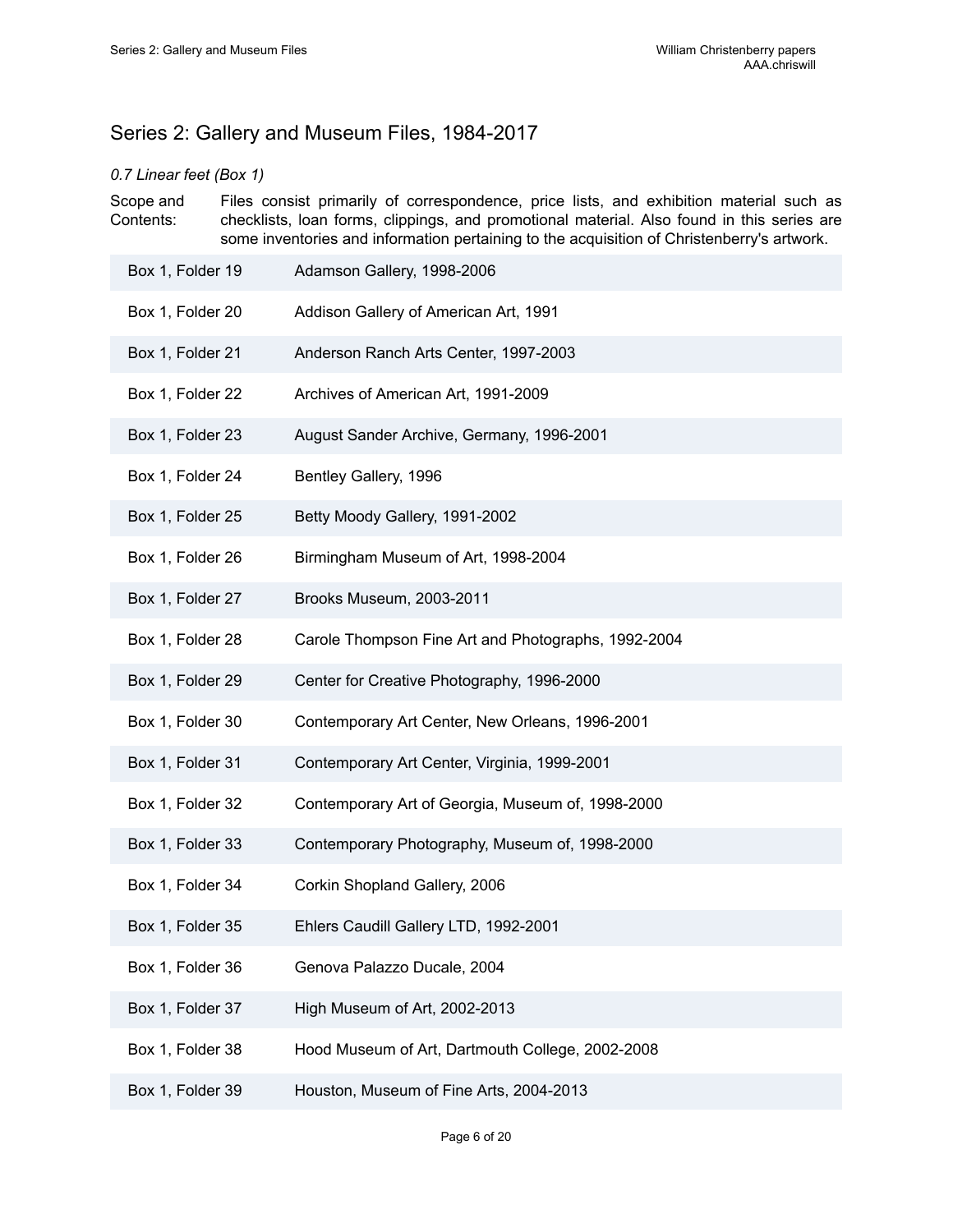- Box 1, Folder 40 Jackson Fine Art, 1986-2007
- Box 1, Folder 41 J. Paul Getty Museum, 2005-2009
- Box 1, Folder 42 Kreeger Museum, 2001-2008
- Box 1, Folder 43 Lisa Kurtis Gallery, 1992-2004
- Box 1, Folder 44 Los Angeles County Museum of Art, 2003-2007
- Box 1, Folder 45 Los Angeles Craft and Folk Art Museum, 2000-2003
- Box 1, Folder 46 Martin-Gropius-Bau, 2003
- Box 1, Folder 47 Middendorf Gallery, 1990s
- Box 1, Folder 48 Mobile Museum of Art, 2014-2017
- Box 1, Folder 49 Modern Art, Museum of, 1984-2017
- Box 1, Folder 50 Montgomery Museum of Fine Arts, 1991-2015
- Box 1, Folder 51 Morris Museum of Art, 1996-2006
- Box 1, Folder 52 Museum Fur Photographie, 2005
- Box 1, Folder 53 Phillips Collection, 1996-1997, 2008
- Box 1, Folder 54 Smithsonian American Art Museum, 2004-2008
- Box 1, Folder 55 Susan Conway Gallery, 1990-1997
- Box 1, Folder 56 Whitney Museum of American Art, 2014
- Box 1, Folder 57 Miscellaneous Papers, 1991-2014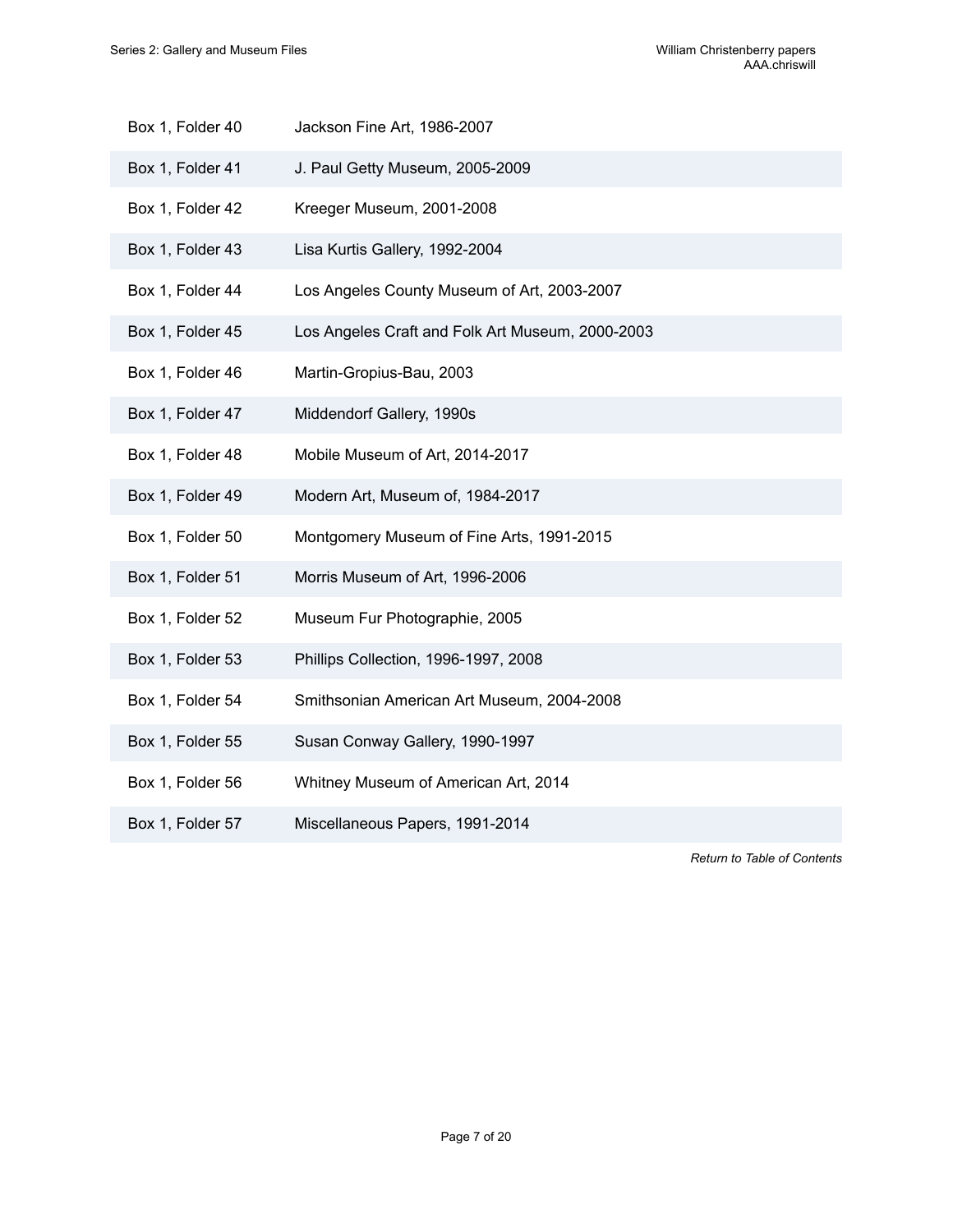## <span id="page-9-0"></span>Series 3: Professional Files, 1979-2018

#### *0.5 Linear feet (Box 2)*

#### *0.263 Gigabytes (ER01)*

Scope and Contents: Professional files shed light on Christenberry's relationship with various foundations, colleges, and universities primarily through correspondence, contracts, and printed and digital material. This series contains information pertaining to Christenberry's involvement with the D.C. Commission on the Arts and Humanities on a renovation project of the John A. Wilson Building in the city. Also found here is information related to Christenberry's teaching tenure at the Corcoran College of Art and Design, including correspondence, exhibition materials, position appointments, and material from his celebration of life event. The series also includes scattered materials related to exhibitions and speaking engagements.

| Box 2, Folder 1  | Aperture Foundation, 1993-2011                                                                                                                                                    |
|------------------|-----------------------------------------------------------------------------------------------------------------------------------------------------------------------------------|
| Box 2, Folder 2  | Colleges and Universities, 1991-2008                                                                                                                                              |
| Box 2, Folder 3  | Colleges and Universities, Auburn University, 2004-2007                                                                                                                           |
| Box 2, Folder 4  | Colleges and Universities, University of Central Arkansas, Autobiographical<br>Paper, 1996                                                                                        |
| Box 2, Folder 5  | Colleges and Universities, Maryland Institute College of Art, 2006-2017                                                                                                           |
| Box 2, Folder 6  | Correspondence, Professional, 1979, 1993-2018                                                                                                                                     |
| Box 2, Folder 7  | D.C. Commission on the Arts and Humanities, 2003-2004                                                                                                                             |
| Box 2, Folder 8  | Deutsche Borse Photography Prize. Speech Fragment, 2009                                                                                                                           |
| Box 2, Folder 9  | ESOPUS, Project Materials, 2004                                                                                                                                                   |
| Box 2, Folder 10 | Exhibitions, 1993-2004                                                                                                                                                            |
| Box 2, Folder 11 | MONO/CHROMATICS (2009), Curated by Christenberry, 2008                                                                                                                            |
| Box 2, Folder 12 | William Christenberry (2013), MAPFRE, Spain, 2012-2013                                                                                                                            |
| Box 2, Folder 13 | Federal Reserve Board, Fine Arts Program, 2014-2015<br>Includes born-digital records, see ER01                                                                                    |
| Folder ER01      | Federal Reserve Board Exhibition, Revisiting Spaces and Places,,<br>Washington, D.C. (2011 March 14-September 16), Digital Video Recording<br>0.263 Gigabytes (One computer file) |
| Box 2, Folder 14 | Friends of Photography, 1991-1993                                                                                                                                                 |
|                  |                                                                                                                                                                                   |

Page 8 of 20

Box 2, Folder 15 Hohenberg Materials; Alabama Box, 1982-1989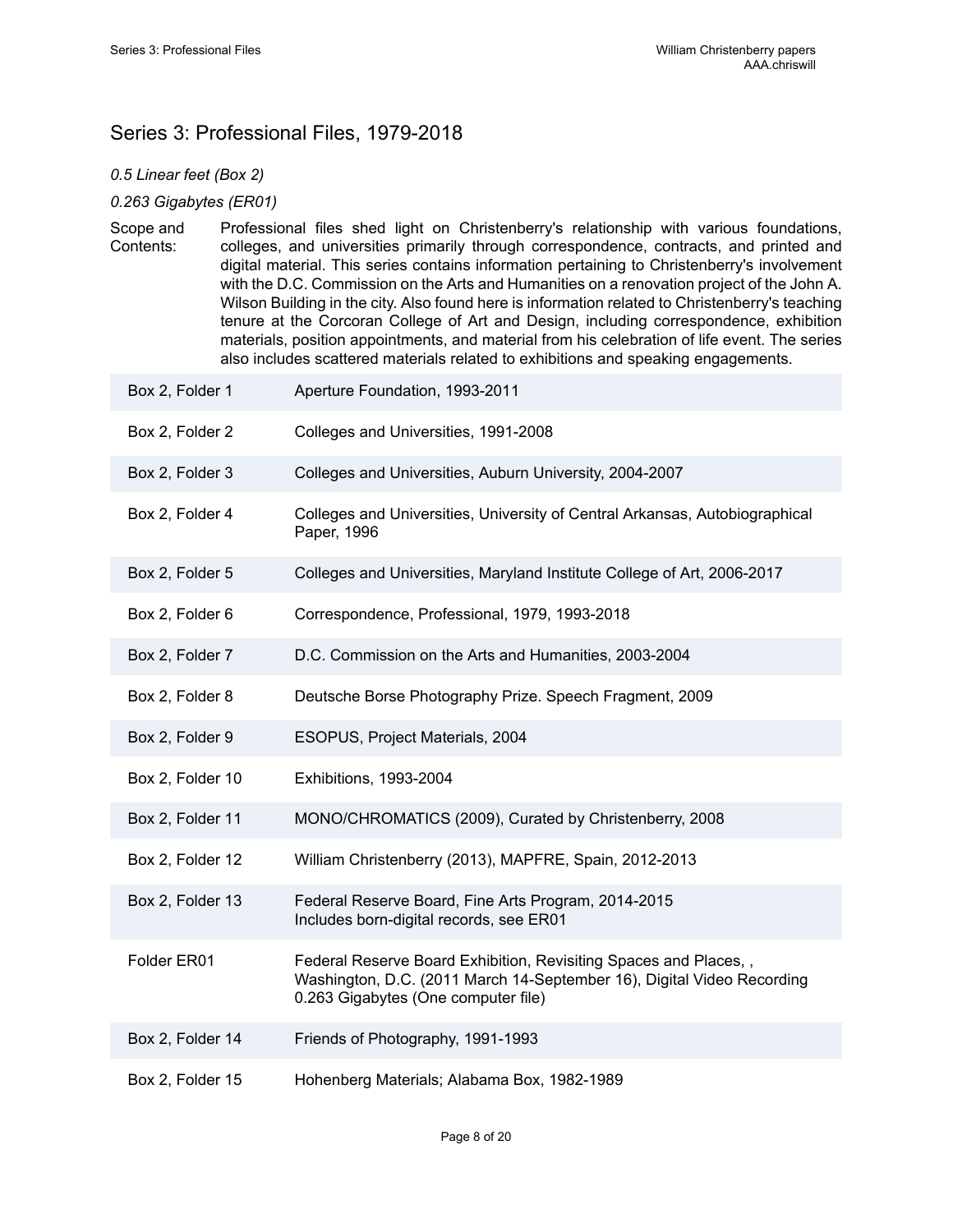| Box 2, Folder 16 | Lydhurst Foundation, Retreat, 1998-2003                                                    |
|------------------|--------------------------------------------------------------------------------------------|
| Box 2, Folder 17 | MacArthur Foundation, Nominator, 1999-2003                                                 |
| Box 2, Folder 18 | National Millenium Survey, 1998-2000                                                       |
| Box 2, Folder 19 | Projects, Papers, 1986-1996                                                                |
| Box 2, Folder 20 | Teaching, Corcoran College of Art and Design, Appointments, 1989-1998                      |
| Box 2, Folder 21 | Teaching, Corcoran College of Art and Design, Administrative<br>Correspondence, 1990-2002  |
| Box 2, Folder 22 | Teaching, Corcoran College of Art and Design, Exhibitions, 1991-2013                       |
| Box 2, Folder 23 | Teaching, Corcoran College of Art and Design, Christenberry's Celebration of<br>Life, 2017 |
| Box 2, Folder 24 | Thesis Advisor, Ofer Wolberger, 2000-2001                                                  |
| Box 2, Folder 25 | Wall Construction, Washington Convention Center, 2002-2004                                 |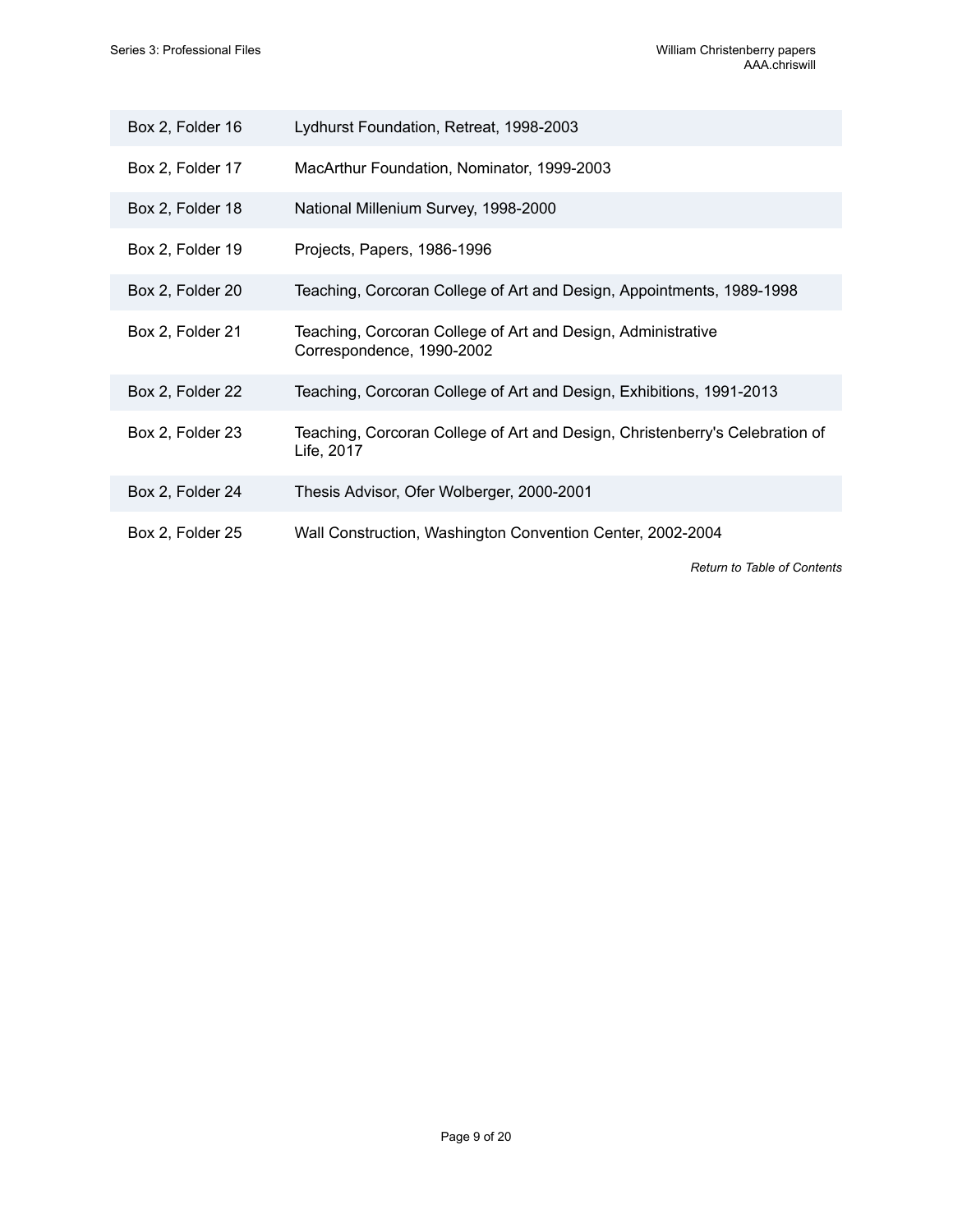## <span id="page-11-0"></span>Series 4: Personal Business Records, 1979-2017

#### *0.3 Linear feet (Box 2)*

- Scope and Contents: Folders may contain receipts, printed material, and other papers related to shipping, materials such as camera film, framing, and printing; correspondence and scant printed material from auctions that featured Christenberry work; correspondence with collectors; sales records; and permission forms. Also found in this series are papers related to Christenberry's Guggenheim Foundation Fellowship from 1984.
- Box 2, Folder 27 Art Matters, Inc., 1993-1994 Box 2, Folder 26 Artex Fine Art Services, 2013-2017 Box 2, Folder 28 Auction, Photo-Based Art, Inc., 2002, 2006 Box 2, Folder 29 Belger Foundation, Collection, 2000-2001 Box 2, Folder 31 Bibliography, Christenberry, 1996 Box 2, Folder 30 Bon A Tirer Prints, 1998-2000 Box 2, Folder 32 Collectors, 1991-2015 Box 2, Folder 33 Dodge Color Inc., Invoices, 2002 Box 2, Folder 34 E. Ammerman; Price Lists, 1993-2002 Box 2, Folder 35 Expenses, 1998 Box 2, Folder 36 The Fabric Workshop, 1993-1996 Box 2, Folder 37 Film For Classics, 1996-2006 Box 2, Folder 38 Guggenheim Foundation, 1984-1985, 1992 Box 2, Folder 39 Hallmark Cards, Inc., 1991-1994 Box 2, Folder 40 Landfall Press, "Adams House in the Black Belt", 1997-2000 Box 2, Folder 41 The Menil Collection, Correspondence and Inventory, 2006-2007 Box 2, Folder 42 Model Supplies, 1990s Box 2, Folder 43 Mt. Desert Art Program; Marion Stroud, 1994
- Box 2, Folder 44 Nazraeli Press, 2010
- Box 2, Folder 45 Permissions, 1998, 2000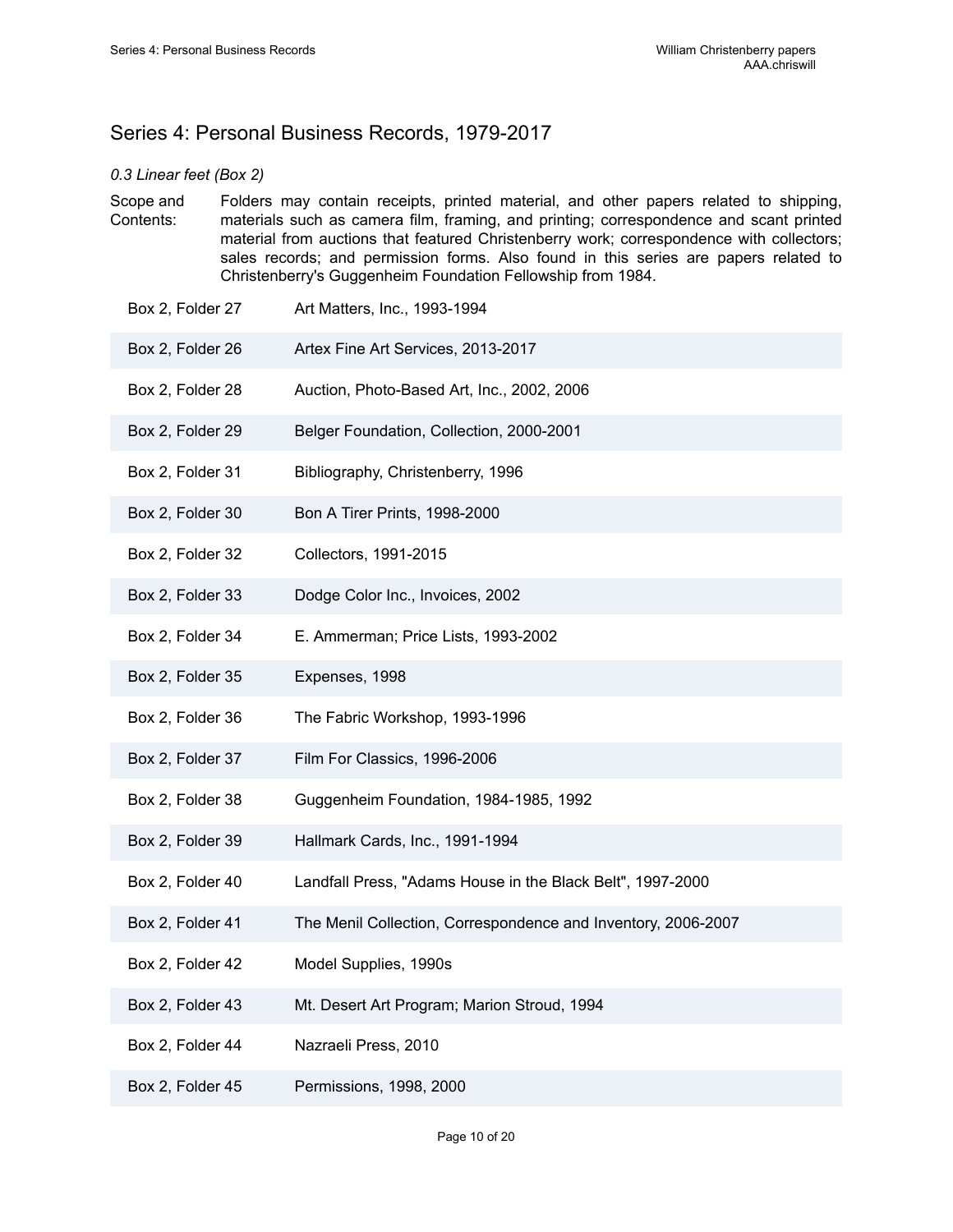Box 2, Folder 46 Sales, 1979-2008

Box 2, Folder 47 Ursus Books and Prints, LTD., Purchases, 1994-1998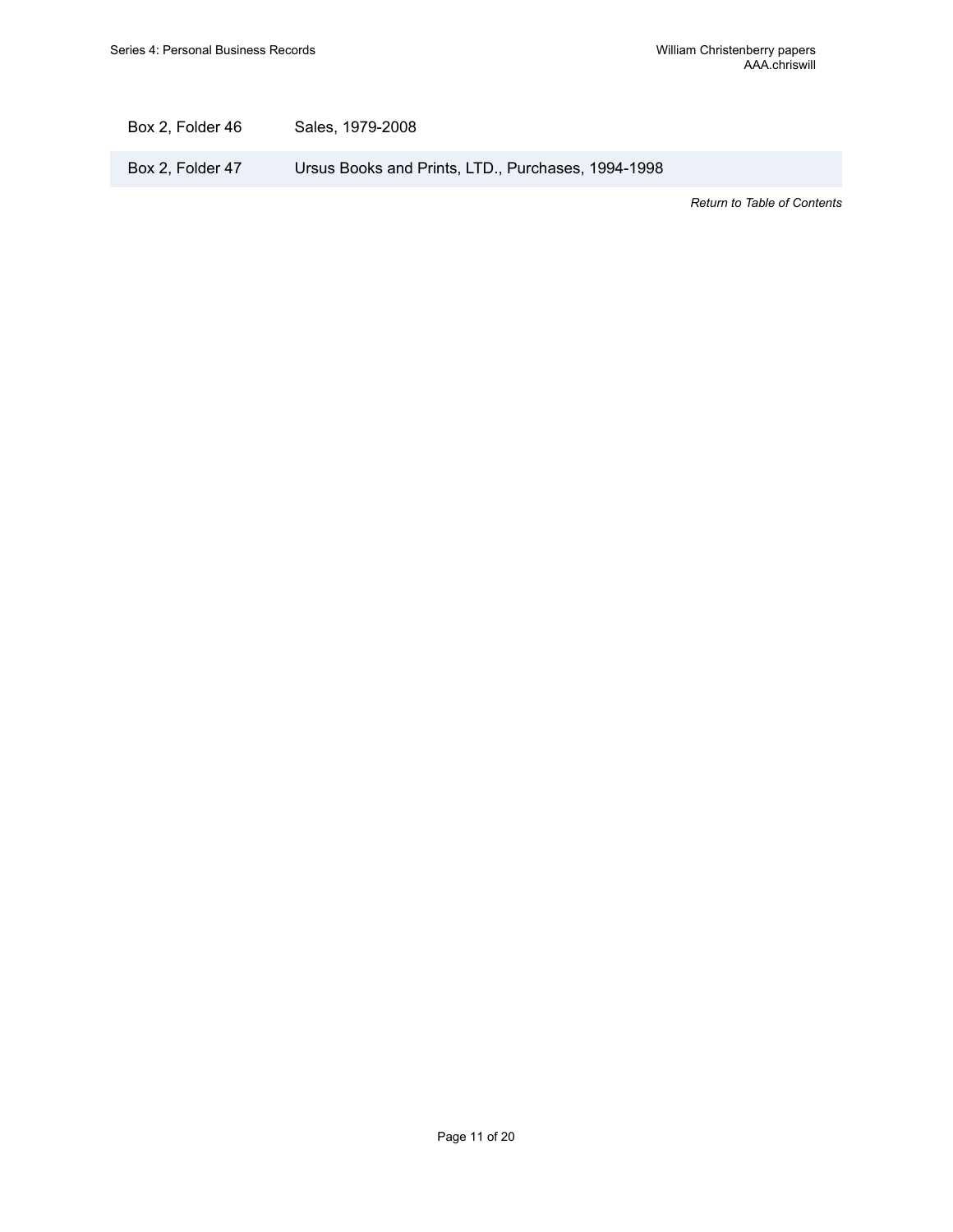## <span id="page-13-0"></span>Series 5: Printed Material, 1947-2017

#### *1.1 Linear feet (Box 2-3, 8)*

Scope and Contents: Found here are several editions of *Alabama Magazine* from the late 1940s; newspaper clippings and articles regarding Christenberry, his artwork, Alabama and the southern United States, other artists, and miscellaneous topics; and exhibition material from solo and group shows which include announcements, catalogs, brochures, and some posters. Also found in this series are artist cards and examples of Christenberry reproductions as well as publicity material for Christenberry's work with Anna Sloan, *Adam's House in the Black Belt* (2000).

- Box 2, Folder 48 Alabama, The News Magazine of the Deep South, 1947-1948
- Box 2, Folder 49-51 Articles and Newspaper Clippings, 1960-2017
- Box 3, Folder 1 Articles and Newspaper Clippings, Alabama, 1990s-2000s
- Box 3, Folder 2 Articles and Newspaper Clippings, Miscellaneous, 1990s-2000s
- Box 3, Folder 3 Artist Cards and Reproductions, Christenberry, circa 1990s
- Box 3, Folder 4 Event Materials, 1982-2010
- Box 3, Folder 5-7 Exhibition Materials, Solo Shows, Announcements, Invitations, Brochures, Etc., 1970s-2000s
- Box 3, Folder 8-9 Exhibition Materials, Solo Shows, Catalogs, 1986-2017
- Box 8, Folder 1 Exhibition Materials, Solo Shows, Catalogs, 1986-2017
- Box 3, Folder 10 Exhibition Materials, Group Shows, Announcements, Invitations, Brochures, Etc., 1971-2010
- Box 3, Folder 11 Exhibition Materials, Group Shows, Catalogs, 1983-2012
- Box 8, Folder 2 Exhibition Materials, Posters; Calendar Page, 2000s
- Box 3, Folder 12 Exhibition Materials, Other Artists, 1962-2001
- Box 3, Folder 13 Galleries and Museums, 1990s-2000s
- Box 3, Folder 14 Publications, Art Magazines, 2006-2013
- Box 3, Folder 15 Publicity Material, "Adam's House in the Black Belt", circa 2000
- Box 3, Folder 16 "Seeing Patients: The Sketchiest Details," Alan Blum, 2009, 2013
- Box 3, Folder 17 "New American Photographs," Rodger Kingston, 2007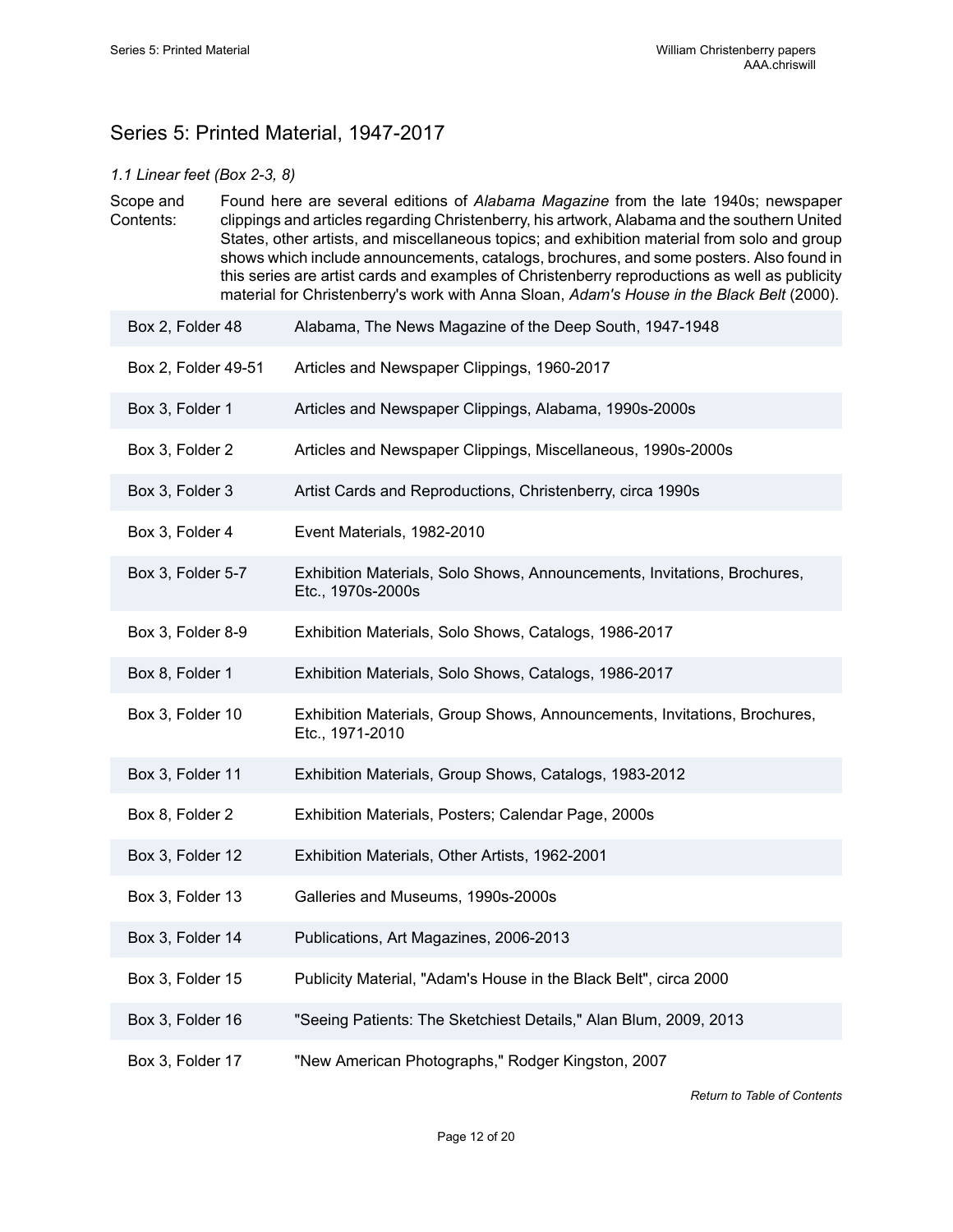## <span id="page-14-0"></span>Series 6: Photographs, 1958-2012

#### *0.4 Linear feet (Box 3, 8)*

#### *0.275 Gigabytes (ER02-ER03)*

- Scope and Contents: Found in this series are images of several series of Christenberry's work, photographs and a digital video recording of an event in 1965, and photographs of the artist used for publicity purposes. Series also includes photos of Christenberry's family and friends, and a residence in Washington, D.C., taken on a Kodak Brownie camera, digital images from a posthumous exhibition in 2017, and slides of work by other artists.
	- Box 3, Folder 18 **Artwork, 5 Cent, Demopolis, Alabama, 1964-1996**, undated Box 3, Folder 19 Artwork, China Grove, Hale County, Alabama, 1974-2001, undated Box 3, Folder 20 Artwork, Guinea Church, 1964-2003, undated Box 3, Folder 21 Artwork, "Happening in Memphis", Stills; Sign, 1965, undated Includes born-digital records, see ER02 Folder ER02 Artwork, "Happening in Memphis" (1965), Digital Video Recording, 2008
	- 0.243 Gigabytes (One computer file)
	- Box 3, Folder 22 Artwork, Havana Methodist Church, 1974-1981, undated
	- Box 3, Folder 23 Artwork, "Bama Belle", 1958
	- Box 3, Folder 24 Artwork, 1960s-1990s, undated
	- Box 8, Folder 3 Artwork, 1960s-1990s, undated
	- Box 8 Blue Sky Gallery Thank You from Chris Rauschenberg, undated
	- Box 3, Folder 26 Family and Friends, 2004, 2012
	- Box 8 Members and Award Winners, American Academy of Arts and Letters, 2010
	- Box 3, Folder 27 Publicity, undated
	- Box 3, Folder 28 Residence in Washington, D.C., Taken on Brownie 620, 1999
	- Box 3, Folder 29 Studio, 2000s
	- Folder ER03 Christenberry: In Alabama, exhibition at Mobile Museum of Art, Mobile, AL (2017 March 10-July 9), Digital Photographs, 2017 0.032 Gigabytes (58 computer files)
	- Box 3, Folder 30 Images Inspired by Christenberry's Work, 1996, 2001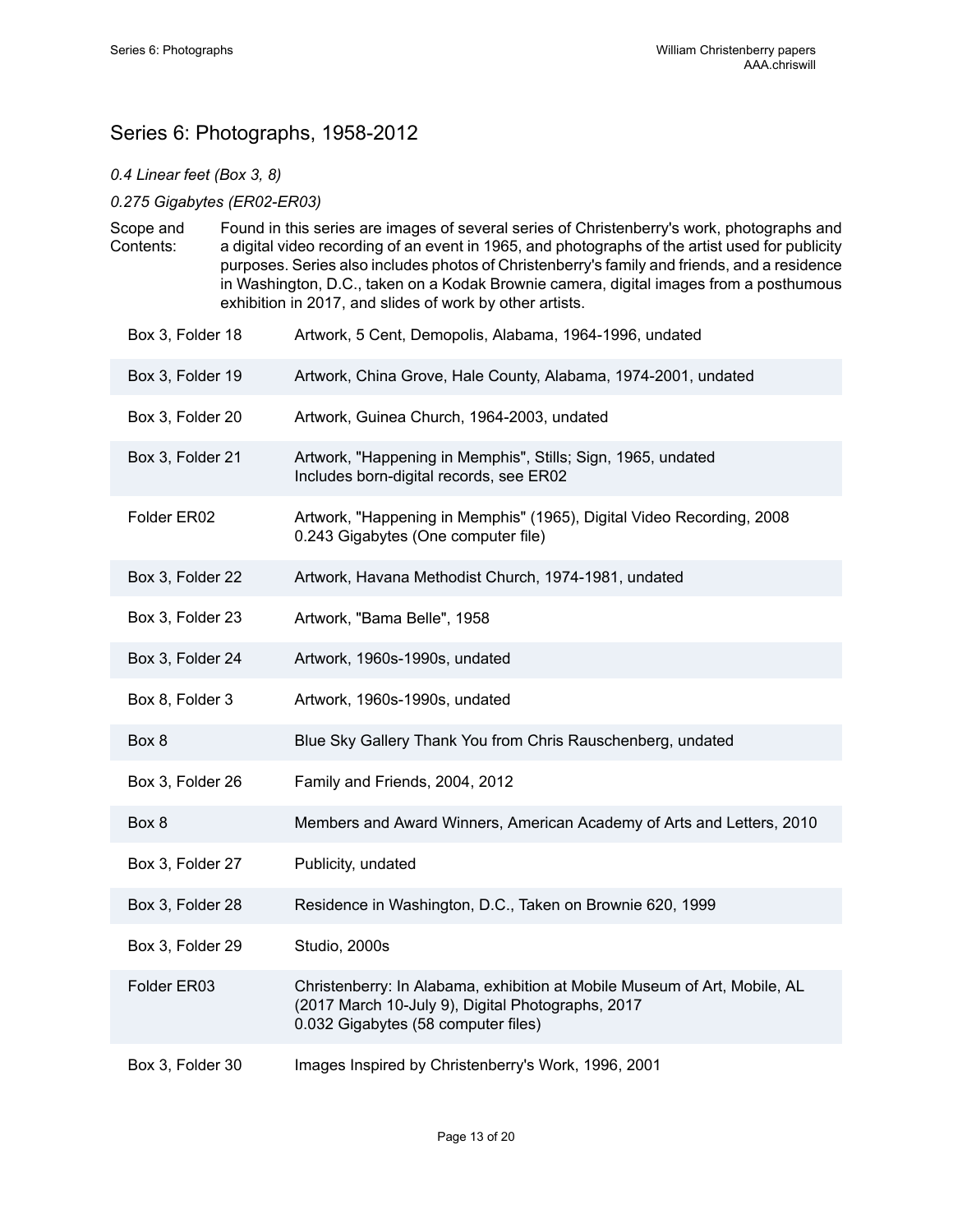| Box 3, Folder 31 | Slides of Paintings, Other Artists, 1955-1961, undated |  |  |
|------------------|--------------------------------------------------------|--|--|
|                  |                                                        |  |  |

Box 3, Folder 32 Portrait of Franz Kafka, undated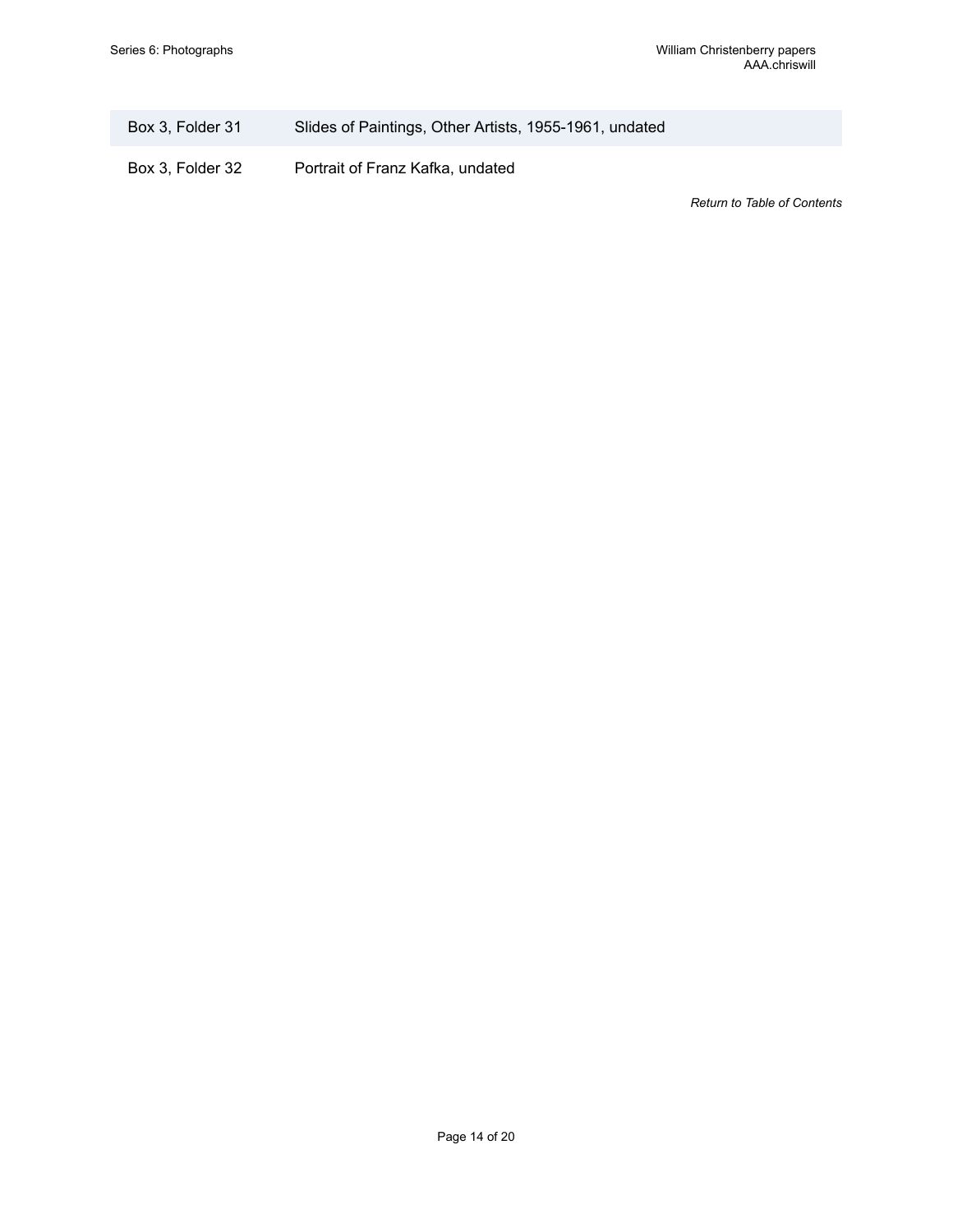## <span id="page-16-0"></span>Series 7: Artwork, 1965-2000

#### *4 Folders (Box 3, 8)*

Scope and Contents: Artwork includes one sketchbook; a small plastic pouch containing dozens of pencil-drawn eyeballs; and project sketches and a small piece of wood from miniature buildings that Christenberry created during his career. Box 3, Folder 33 Pencil-drawn Eyeballs, undated

| <b>DUA U. I UIUUI UU</b> | <u>I</u> choir diawn Eyopalis, dhualcu |
|--------------------------|----------------------------------------|
| Box 3, Folder 34         | Piece used for Sculptures, undated     |
| Box 8                    | Sketchbook, circa 1965-1966            |
| Box 3, Folder 35         | Sketches, "Dream Building", circa 2004 |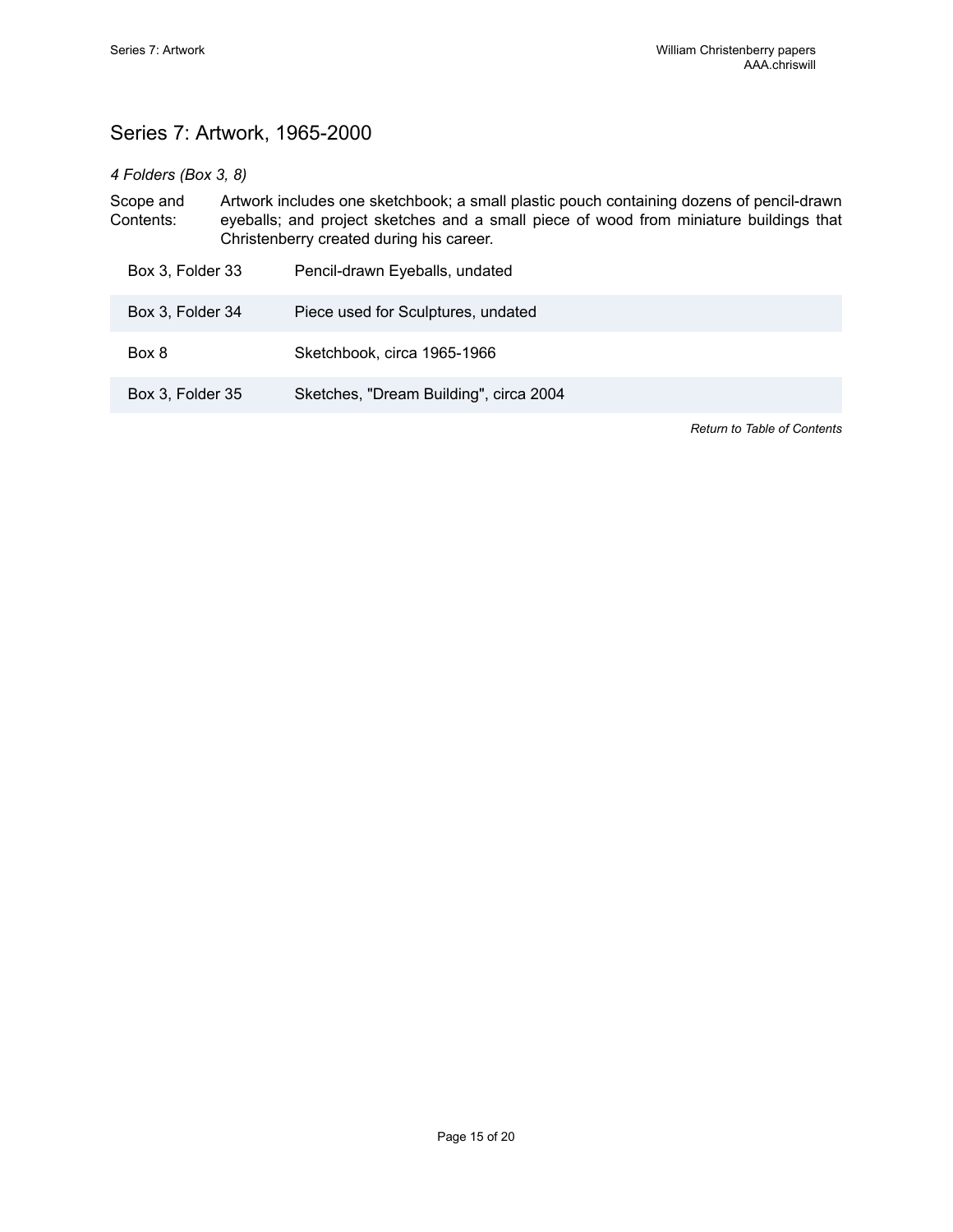## <span id="page-17-0"></span>Series 8: Recorded Materials, 1980-2009

| 4 Linear feet (Box 4-7) |  |
|-------------------------|--|
|-------------------------|--|

*14.23 Gigabytes (ER04-ER12)*

Scope and Contents: This series includes sound, video, and digital recordings.

Arrangement: This series is arranged as 3 sub-series.

- 8.1: *William A. Christenberry, Jr.: A Portrait* (1997), Staniski, Stanley J., 1993-1997
- 8.2: *The Place I know, Visions of the South* (2003), 2000-2003
- 8.3: Other Recorded Materials, 1995-2009
- 8.1: *William A. Christenberry, Jr.: A Portrait* (1997), Staniski, Stanley J., 1993-1997

*2 Linear feet (Box 4-5)*

| Scope and<br>Contents: |  | This series includes sound and video recordings and one digital video recording compiled<br>during the creation of William A. Christenberry, Jr.: A Portrait (1997). The material includes<br>footage of Christenberry, his home state of Alabama, interviews, lectures and talks, his<br>studio, and artwork. |
|------------------------|--|----------------------------------------------------------------------------------------------------------------------------------------------------------------------------------------------------------------------------------------------------------------------------------------------------------------|
| Folder ER04            |  | William A. Christenberry, Jr.: A Portrait, film by S.J Staniski (1997), Digital<br>Video Recording, 2004<br>3.15 Gigabytes (One computer file)                                                                                                                                                                 |
| Box 4, Folder 2-3      |  | Tape 1-4, Christenberry, 1993-1994<br>4 Videocassettes (BetacamSP)                                                                                                                                                                                                                                             |
| Box 4, Folder 4        |  | Tape 5, DC-Alabama; Tape 6, Christenberry, 1995 August 13<br>2 Videocassettes (BetacamSP)                                                                                                                                                                                                                      |
| Box 4, Folder 5        |  | Tape 7, Christenberry; Tape 8, Christenberry Home, 1995 August 14<br>2 Videocassettes (BetacamSP)                                                                                                                                                                                                              |
| Box 4, Folder 6        |  | Tape 9-10, Christenberry, 1995 August 14<br>2 Videocassettes (BetacamSP)                                                                                                                                                                                                                                       |
| Box 4, Folder 7        |  | Tape 11-12, 1995, undated<br>2 Videocassettes (BetacamSP)                                                                                                                                                                                                                                                      |
| Box 4, Folder 8        |  | Tape 13-14, Christenberry, 1995 August 15<br>2 Videocassettes (BetacamSP)                                                                                                                                                                                                                                      |
| Box 4, Folder 9        |  | Tape 15-16, Christenberry, 1995 August 15-16<br>2 Videocassettes (BetacamSP)                                                                                                                                                                                                                                   |
| Box 4, Folder 10       |  | Tape 17-18, Christenberry, 1995 August 16<br>2 Videocassettes (BetacamSP)                                                                                                                                                                                                                                      |
| Box 4, Folder 11       |  | Tape 19, Christenberry, Stewart Cemetery; Tape 20, Stewart Cemetery,<br>Interview, 1995 August 16                                                                                                                                                                                                              |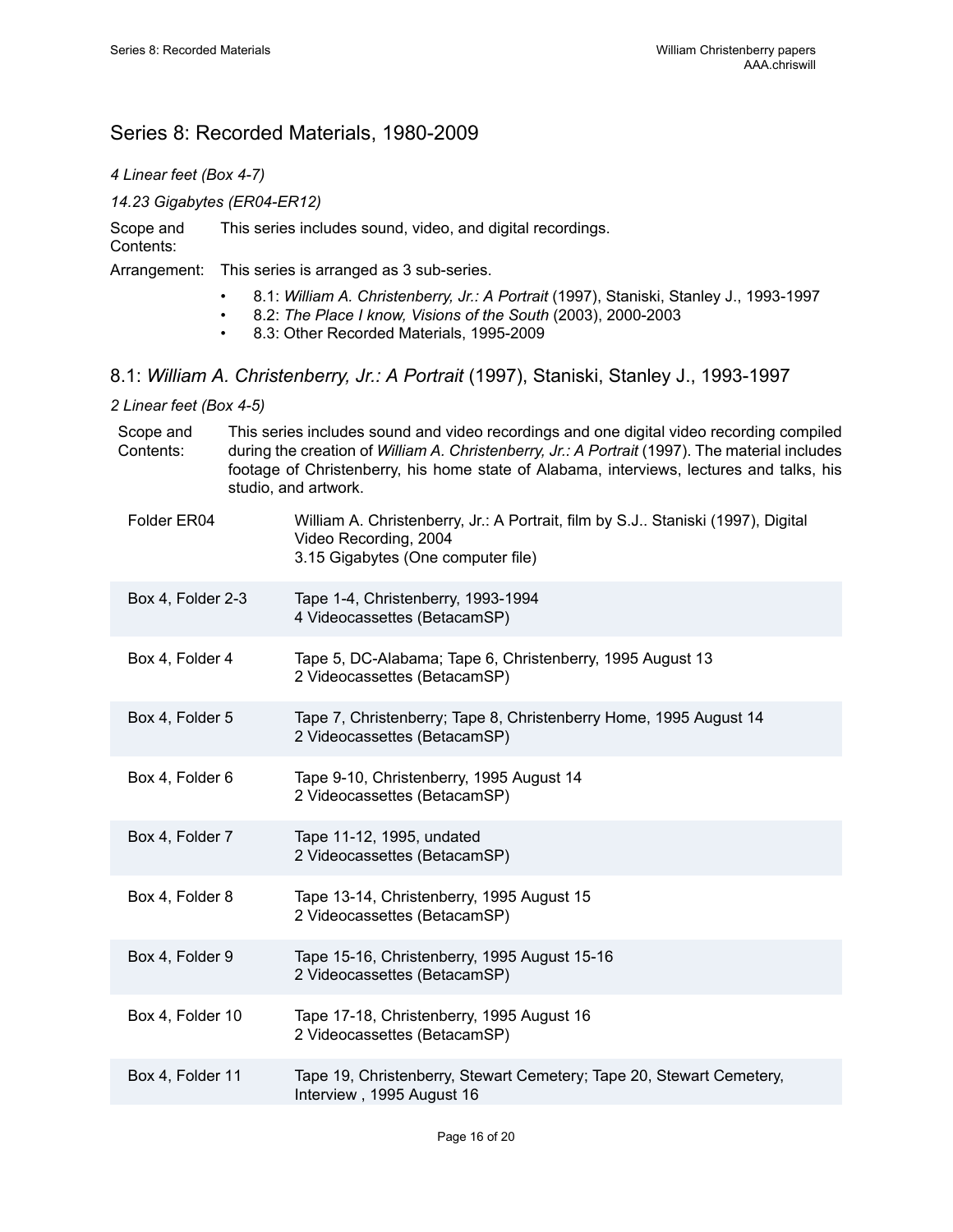|                     | 2 Videocassettes (BetacamSP)                                                                                                                  |
|---------------------|-----------------------------------------------------------------------------------------------------------------------------------------------|
| Box 4, Folder 12    | Tape 21, Christenberry; Tape 22, Klan Room Studio, 1995 August-September<br>2 Videocassettes (BetacamSP)                                      |
| Box 4, Folder 13    | Tape 23, Klan Art Studio, Flat and Dolls; Tape 24, Klan Art Studio, 1995<br>September 25; 1995 October 4<br>2 Videocassettes (BetacamSP)      |
| Box 5, Folder 1     | Tape 25-26, Christenberry, 1995 October 18<br>2 Videocassettes (BetacamSP)                                                                    |
| Box 5, Folder 2     | Tape 27, Christenberry; Tape 28, Duke University, 1995 October 18; 1995<br>November 21<br>2 Videocassettes (BetacamSP)                        |
| Box 5, Folder 3     | Tape 29, Stills; Tape 30, "Christenberry: The Early Years," Morris, 1996<br>January 12, undated<br>2 Videocassettes (BetacamSP)               |
| Box 5, Folder 3     | Tape 31-32, Morris Museum Interview, 1996 January 12-13<br>2 Videocassettes (BetacamSP)                                                       |
| Box 5, Folder 4     | Tape 33, Morris Museum; Tape 34, Dining-room Interview, 1996 January 13;<br>1996 January 24<br>2 Videocassettes (BetacamSP)                   |
| Box 5, Folder 5     | Tape 35, Interview, Dining Room, etc.; Tape 36, D.C. Studio Construction,<br>1996 January 24; 1995 January 29<br>2 Videocassettes (BetacamSP) |
| Box 5, Folder 6     | Tape 37, Painting Warehouse; Tape 38, Empty Klan Room, 1996 February 19<br>2 Videocassettes (BetacamSP)                                       |
| Box 5, Folder 7-10  | Tape 39-45, Museum II, 1996 August 8-10<br>7 Videocassettes (BetacamSP)                                                                       |
| Box 5, Folder 10-11 | Tape 46-47, Art, Transparencies, 1997 January 8, undated<br>1 Videocassettes (BetacamSP)                                                      |
| Box 6, Folder 1     | Christenberry, #1-2, 1995 August 13<br>2 Videocassettes (Hi8)                                                                                 |
| Box 6, Folder 2     | Documentary Audio Tapes, 1997<br>3 Sound cassettes (DAT)                                                                                      |
| Box 6, Folder 3     | Interview, undated                                                                                                                            |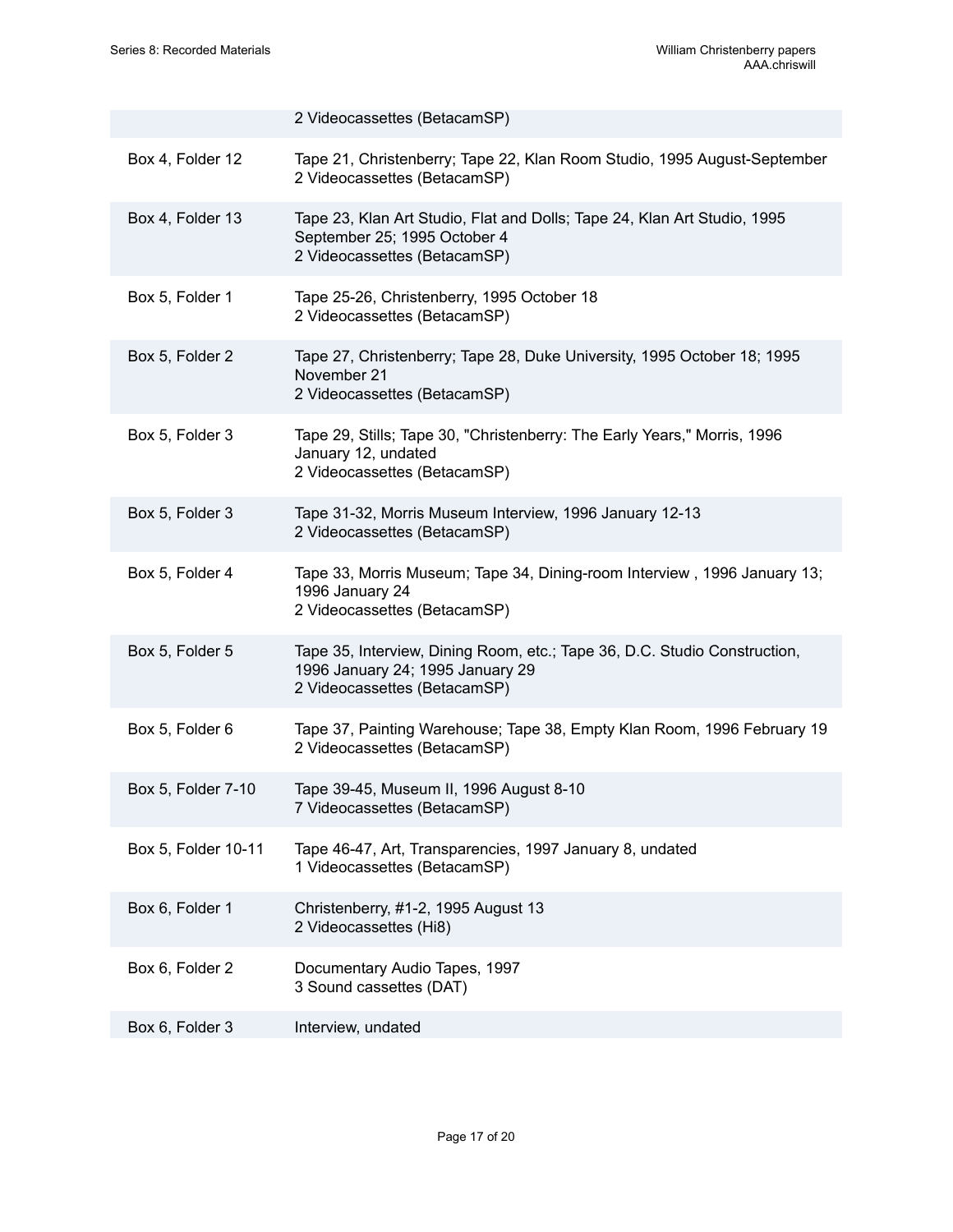#### 1 Videocassettes (Hi8)

#### 8.2: *The Place I Know, Visions of the South* (2003), 2000-2003

#### *0.7 Linear feet (Box 6)*

| Scope and<br>Contents: |                   | Found here are video and digital video recordings related to The Place I Know, Visions of<br>the South (2003). The tapes include footage of Christenberry on the road, a family reunion,<br>and other scenes from Christenberry's trips to Alabama. |
|------------------------|-------------------|-----------------------------------------------------------------------------------------------------------------------------------------------------------------------------------------------------------------------------------------------------|
|                        | Folder ER05       | The Place I Know, Visions of the South, film by S.J. Staniski (2003), Digital<br>Video Recording, 2003<br>0.86 Gigabytes (One computer file)                                                                                                        |
|                        | Box 6, Folder 5   | Roll #1, Family Reunion, 2000 July 15<br>1 Videocassettes (BetacamSP)<br>1 Videocassettes (MiniDV)                                                                                                                                                  |
|                        | Box 6, Folder 6-7 | Roll #2-5, Family Reunion, Boom, Bill, 2000 July 15<br>4 Videocassettes (BetacamSP)                                                                                                                                                                 |
|                        | Box 6, Folder 8   | Roll #6, Alabama GV's; Roll #7, Alabama GV's, Mrs. Christenberry, Boom,<br>2000 July 16<br>2 Videocassettes (BetacamSP)                                                                                                                             |
|                        | Box 6, Folder 9   | Roll #8, Mrs. and Mr. Christenberry; Bill, 2000 July 16<br>1 Videocassettes (BetacamSP)                                                                                                                                                             |
|                        | Box 6, Folder 10  | Roll #9, Bill on the Road, Bill and Sambo; Roll #10, Bill on the Road,<br>Christenberry Homestead, 2000 July 17<br>2 Videocassettes (BetacamSP)                                                                                                     |
|                        | Box 6, Folder 11  | Roll #11, Bill on the Road, Christenberry Homestead, Cemetery, Boom, Wire,<br>2000 July 17<br>2 Videocassettes (BetacamSP)                                                                                                                          |
|                        | Box 6, Folder 12  | Roll #12, Cemetery, Smith House, Boom, Wire; Roll #13, Smith House, Boom,<br>Wire, 2000 July 18<br>2 Videocassettes (BetacamSP)                                                                                                                     |

#### 8.3: Other Recorded Materials, 1995-2009, undated

#### *1 Linear foot (Box 6-7)*

Scope and Contents: Found here are video and digital video recordings from Christenberry's studio, homemade movies, lectures and interviews, and a couple of other third-party films Christenberry was involved in. Also found are some audio and digital audio recordings of interviews and lectures.

Box 6, Folder 13 War Klan Room, 1995 September 15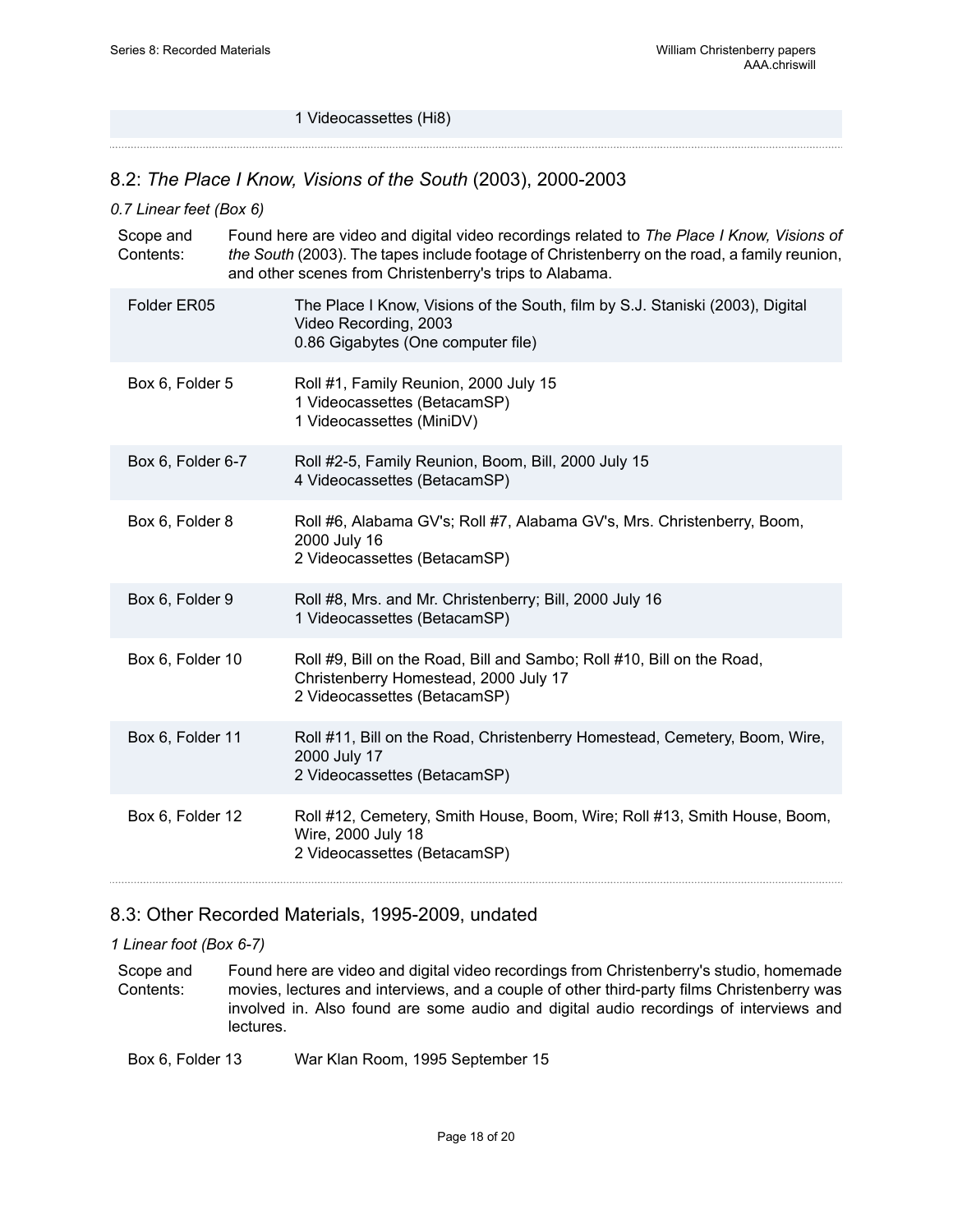|                   | 1 Videocassettes (BetacamSP)                                                                                                                                                                |
|-------------------|---------------------------------------------------------------------------------------------------------------------------------------------------------------------------------------------|
| Box 6, Folder 14  | Christenberry Dinner, 1995-1996<br>2 Videocassettes (BetacamSP)                                                                                                                             |
| Box 7, Folder 1   | Christenberry Dinner, 2000 August<br>1 Videocassettes (MiniDV)                                                                                                                              |
| Box 7, Folder 2-3 | Morris Museum Gallery Talk; J. Richard Gruber, 1996 January 14<br>3 Videocassettes (BetacamSP)                                                                                              |
| Box 7, Folder 4   | Alabama Dream, 1997-1998<br>2 Videocassettes (BetacamSP)                                                                                                                                    |
| Box 7, Folder 5   | Boxes and Desk; Bill Flipping Pages and Tool Box, 2000<br>1 Videocassettes (BetacamSP)                                                                                                      |
| Box 7, Folder 6   | Family; Still Photos, 2000<br>1 Videocassettes (BetacamSP)                                                                                                                                  |
| Box 7, Folder 7   | Interview; Artwork B-roll, 2000<br>1 Videocassettes (BetacamSP)                                                                                                                             |
| Folder ER06       | Christenberry On Book of Polaroids by Walker Evans, radio program Studio<br>360, WNYC New York, NY (2002), Digital Audio Recording, 2002<br>0.589 Gigabytes (Eight computer files)          |
| Folder ER07       | Documenting the Face of America: Roy Stryker and the FSA/OWI<br>Photographers, film by Jeanine Isabel Butler (2007), Digital Video Recording,<br>2007<br>3.19 Gigabytes (One computer file) |
| Folder ER08       | Southern Graphics Council International Convention Opening (2005 March<br>31), Digital Video Recording, 2005<br>0.468 Gigabytes (One computer file)                                         |
| Box 7, Folder 11  | A Conversation with Bill Christenberry and Robert Lehrman at the Hemphill<br>Gallery, 2005 May 7<br>1 Videocassettes (VHS)                                                                  |
| Box 7, Folder 12  | Interview with Kurt Anderson, Studio 360, 2006 August 31<br>1 Electronic discs (DVD)<br>Transfer not possible.                                                                              |
| Folder ER09       | Radio Interviews: All Things Considered, NPR (2006 August 3), Studio 360,<br>WNYC (2006 September 3), Digital Audio Recordings, 2006<br>0.321 Gigabytes (Four computer files)               |
| Box 7, Folder 14  | Christenberry Lecture at Hammer Museum, 2006, 2008                                                                                                                                          |